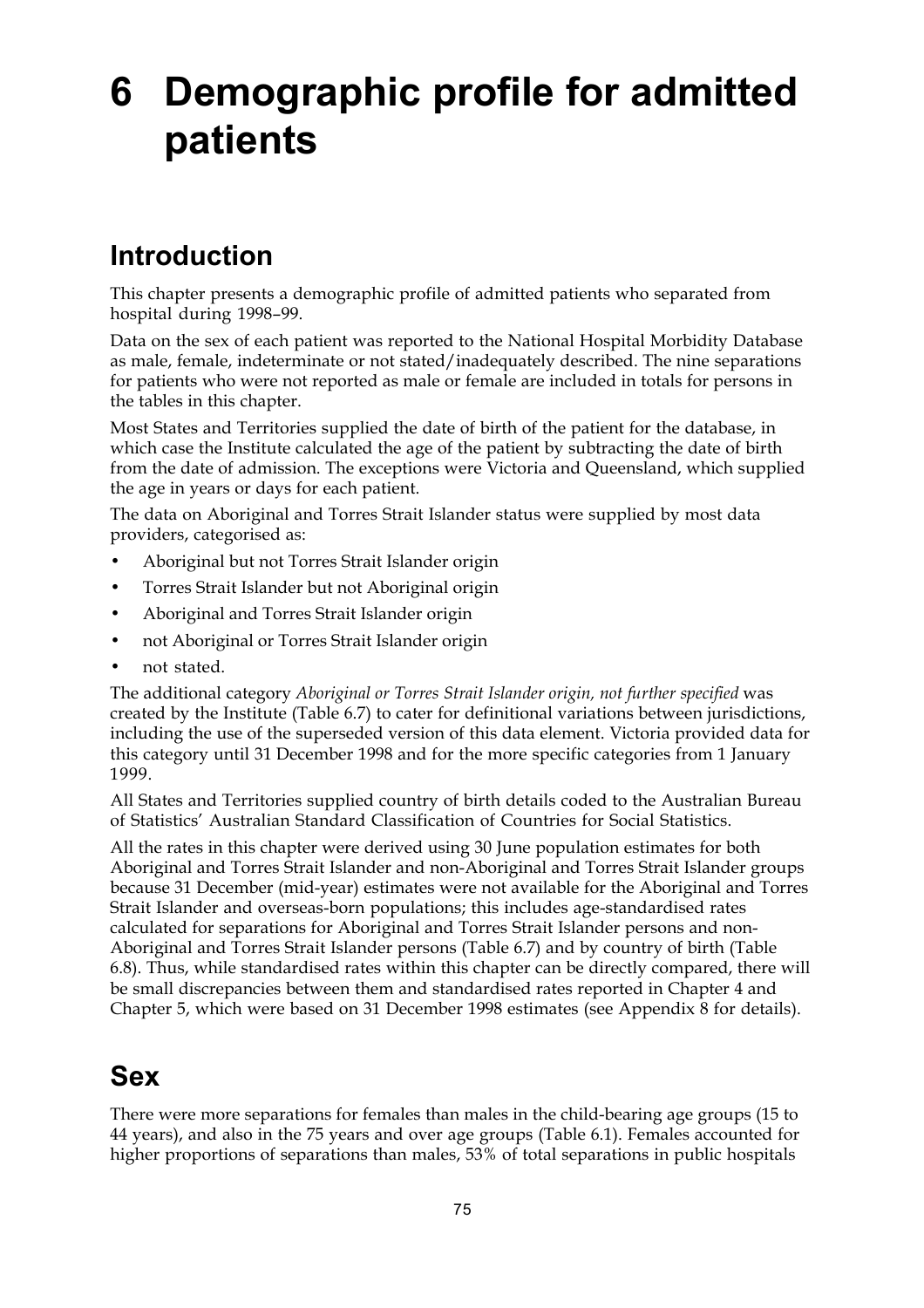(2,051,239) (Table 6.2) and 56% in private hospitals (1,043,365) (Table 6.3). Separations per 1,000 population were higher for females than males in age groups from 15 to 54 years for both hospital sectors; however, this was reversed in the age groups over 65 years and under 15 years (Figures 6.1 and 6.2).

Females also accounted for more patient days (12,140,153) than males (10,178,664) (Table 6.4). In public hospitals, they accounted for 53% (8,573,188) of patient days, and for more patient days than males in the age groups from 15 to 44 years and in the 75 years and over age groups (Table 6.5). In private hospitals, females accounted for 59% (3,566,965) of patient days, and for more patient days than males in the age groups from 15 to 74 years (Table 6.6). Similar patterns were evident in the number of patient days reported per 1,000 population in the child-bearing age groups (15 to 44 years) in both public and private hospitals (Figures 6.3 and 6.4).

### **Age**

In public hospitals, separations peaked in two age groups. The first was in the 65 to 74 years age group, which was most commonly reported for male patients, and the second was in the 25 to 34 years age group, which was the age group most commonly reported for female patients (Table 6.2). The pattern of separations per 1,000 population peaked in two age groups, the under 1 year age group and the 65 years and over age groups (Figure 6.1). The highest number of patient days for females was reported in the 25 to 34 years age group and in the 65 years and over age groups, and for males in the age groups 65 years and over (Table 6.5). Average length of stay was highest for the under 1 year and the 75 years and over age groups (Figure 6.5).

In private hospitals, separations peaked in the 75 years and over age group, reflecting the most commonly reported age group for both male and female patients (Table 6.3). Patients in the 75 years and over age group accounted for the most patient days (Table 6.6), and had the highest number of separations per 1,000 population (Figure 6.2). As for public hospitals, the average length of stay was longest for the very young (under 1 year) and for the older patients (75 years and over) (Figure 6.6).

In both sectors combined the population in the age groups 65 years and over accounted for a high proportion of admitted patient activity. This population (2,281748), which comprised 12% of the total Australian population, accounted for 1.8 million separations (32%) and 10.4 million patient days (46%). There were 796 separations per 1,000 population for this age group compared with an overall rate of 294.5 per 1,000 for the total population. The average length of stay for these patients was 5.7 days, compared with 3.9 days for all patients.

#### **Aboriginal and Torres Strait Islander status**

Table 6.7 presents the data reported on Aboriginal and Torres Strait Islander status by hospital sector and State and Territory, including age-standardised separation rates. For Aboriginal and Torres Strait Islander patients, the rates were calculated using the Australian Bureau of Statistics experimental projections of the Aboriginal and Torres Strait Islander population for June 1998 (Appendix Table A4.2).

There were 159,296 separations for patients reported as Aboriginal or Torres Strait Islander, mainly in New South Wales, Queensland, Western Australia and the Northern Territory. Overall, on an age-standardised basis, there were 562 separations for Aboriginal and Torres Strait Islander patients reported per 1,000 Aboriginal and Torres Strait Islander population for Australia. This was markedly higher than the corresponding figure for the overall population of 296 per 1,000.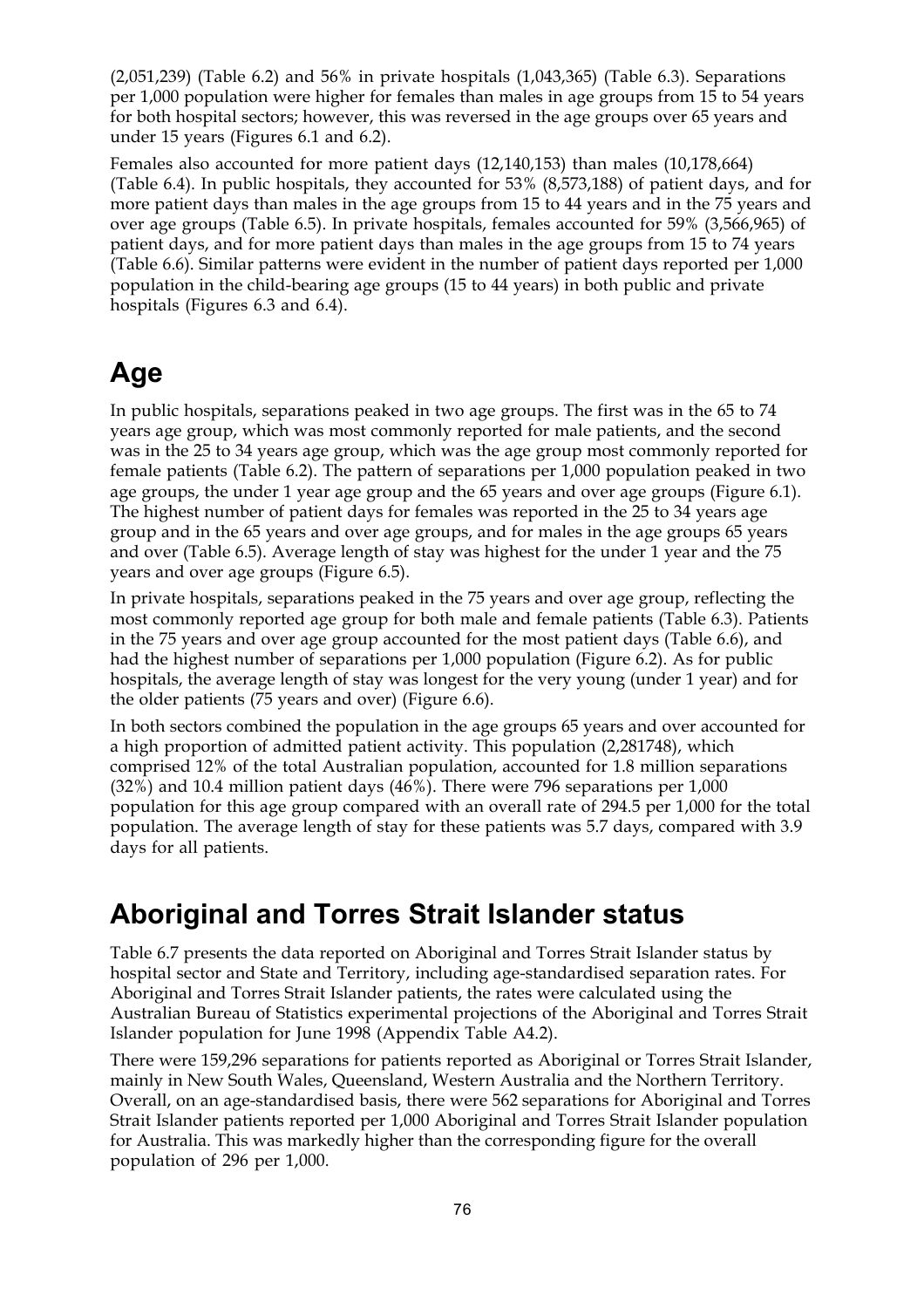The Northern Territory reported the highest number of Aboriginal and Torres Strait Islander separations per 1,000 Aboriginal and Torres Strait Islander population (887 per 1,000), even though its private hospital was not included. Western Australia and South Australia reported the next highest rates (816 and 691 per 1,000, respectively), ahead of Queensland and Victoria (597 and 361 per 1,000 population, respectively).

Figure 6.7 presents separation rates per 1,000 population by reported Aboriginal and Torres Strait Islander status and age group and sex. Aboriginal and Torres Strait Islander status categories included as 'Aboriginal and Torres Strait Islander' were *Aboriginal but not Torres Strait Islander origin, Torres Strait Islander but not Aboriginal origin, Aboriginal and Torres Strait Islander origin,* and *Aboriginal or Torres Strait Islander origin, not further specified.*

The rates for both Aboriginal and Torres Strait Islander males and females were higher than those for other patients in all age groups, and markedly so for patients aged over 34 years. The highest rates overall were recorded for Aboriginal and Torres Strait Islander females in the 55–64 years age group.

#### **Quality of Aboriginal and Torres Strait Islander status data**

The variation in the number of Aboriginal and Torres Strait Islander separations per 1,000 Aboriginal and Torres Strait Islander population among the States and Territories suggests that there was variation in the proportion of Aboriginal and Torres Strait Islander persons who were identified as such in the morbidity data collections and/or in the total population.

The quality of the data provided for Aboriginal and Torres Strait Islander status in 1998–99, although better than previous years, is still in need of improvement, being considered acceptable for only the Northern Territory, South Australia and Western Australia. Data on Aboriginal and Torres Strait Islander status in this chapter should therefore be interpreted cautiously.

For 1998–99 the New South Wales Health Department reports that its data were in need of improvement. To address this, the Department issued Better Practice Guidelines to improve the level of Aboriginal and Torres Strait Islander identification and associated with their introduction has implemented a statewide training program.

The Victorian Department of Human Services reports that its 1998–99 data were in need of improvement. The *National Health Data Dictionary* question on Aboriginal and Torres Strait Islander status is asked in all hospitals. Hospitals are encouraged to assess the quality of their data, but are not required to do so.

Queensland Health reports that its 1998–99 data were regarded as being in need of improvement. The Department is conducting a program of audits and is working to improve overall Aboriginal and Torres Strait Islander identification in all mainstream administrative data collections.

The Health Department of Western Australia regards its 1998–99 Aboriginal and Torres Strait Islander status data status data as being of acceptable quality. It is currently undertaking an assessment of the quality, with surveys in rural and metropolitan areas using the methodology developed in 1998 by the Aboriginal and Torres Strait Islander Health and Welfare Information Unit of the Australian Bureau of Statistics and the Australian Institute of Health and Welfare.

The South Australian Department of Human Services regards its 1998–99 Aboriginal and Torres Strait Islander status data as being of acceptable quality. The Department conducts training courses in data collection every year and these reinforce the need to comply with *National Health Data Dictionary* standards for Aboriginal and Torres Strait Islander identification. There is a 30% loading for casemix payments for separations for Aboriginal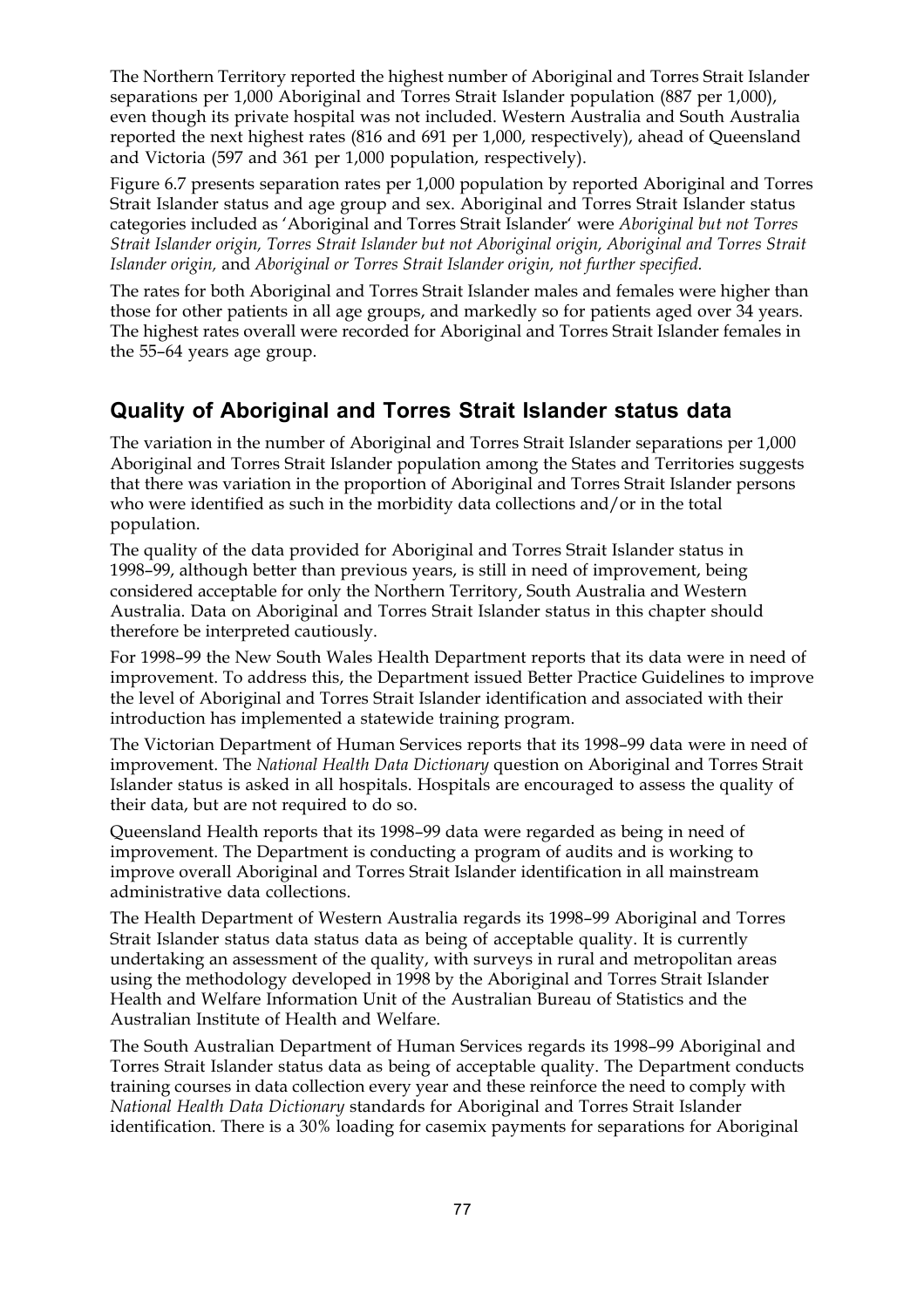and Torres Strait Islander patients and this may act as an incentive for quality data to be collected.

The Tasmanian Department of Human Services reports that its 1998–99 data were in need of improvement. An outposted Australian Bureau of Statistics staff member is working with the Department to improve the data quality throughout the State. The number of patients not responding to the Aboriginal and Torres Strait Islander questions is low.

The Australian Capital Territory Department of Health and Community Care considers that its 1998–99 data were in need of improvement; there is known under-reporting. There is no formal process for assessment of data quality in the Territory; however, a training program for staff is being planned.

The Northern Territory's Territory Health Services reports that the quality of its 1998–99 Aboriginal and Torres Strait Islander status data is considered to be acceptable. Territory Health Services is working to develop data recording rules for situations in which individual patients report different Aboriginal and Torres Strait Islander statuses at different encounters with Territory Health Services.

### **Country of birth**

Australian-born patients accounted for 75% (4,277,392) of total separations, 74% in the public sector and 76% in the private sector (Table 6.8). There was some variation in the proportions of separations in the public and private sectors by country of birth. For Australian-born persons, 66.9% were in the public sector, as were 79.6% for persons born in Greece, 78.8% for persons born in the Middle East and North Africa, 51.9% for persons born in Japan and 53.1% for persons born in the United States of America.

The age-standardised separation rate for Australian-born patients was higher (305.4 per 1,000) than that for the overseas-born population (235.5 per 1,000).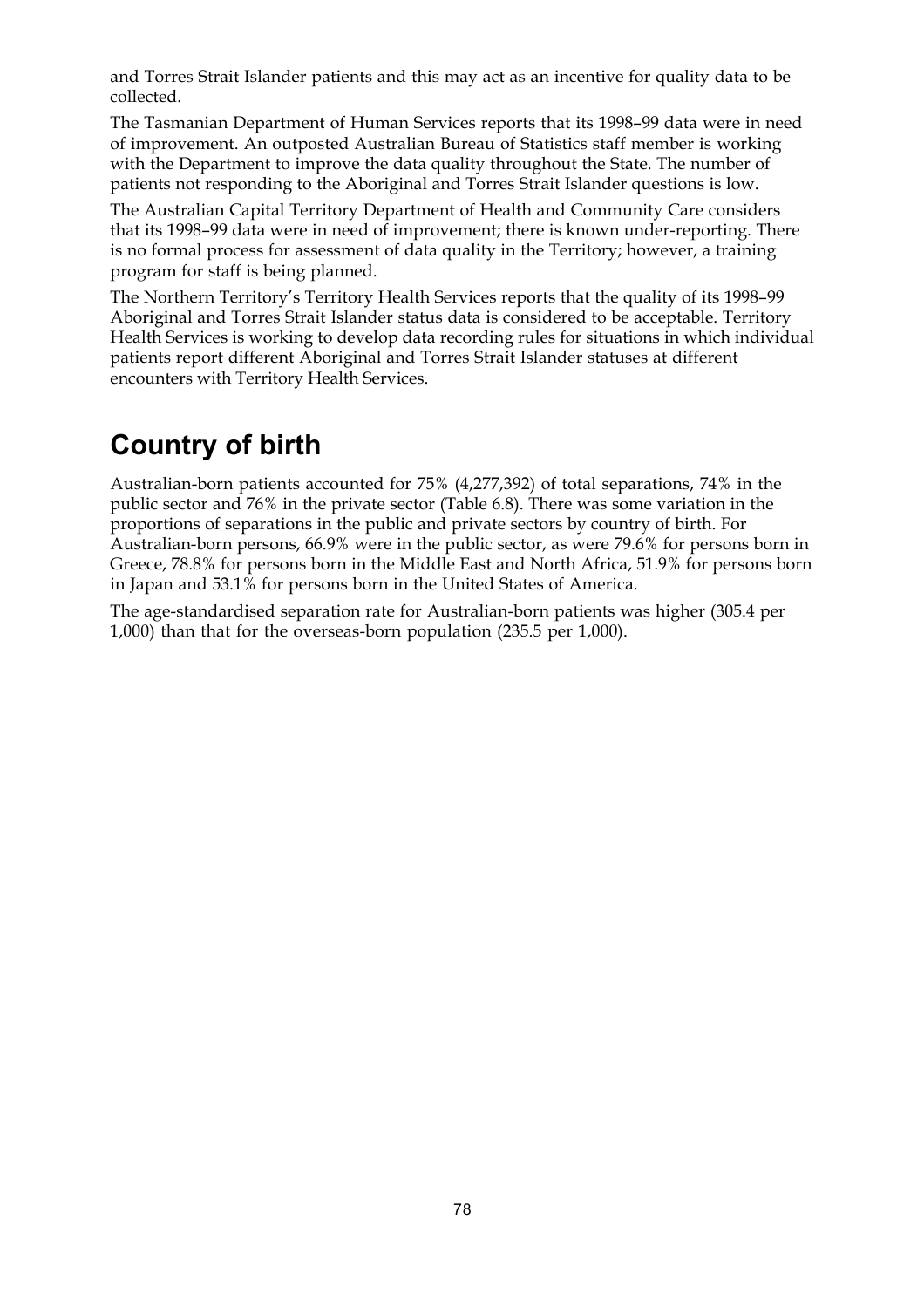| Sex                      | Age group    | <b>NSW</b> | <b>Vic</b>  | Qld       | <b>WA</b>   | <b>SA</b> | Tas         | <b>ACT</b>  | <b>NT</b>      | <b>Total</b> |
|--------------------------|--------------|------------|-------------|-----------|-------------|-----------|-------------|-------------|----------------|--------------|
| Females                  | Under 1      | 18,810     | 14,234      | 10,103    | 5,098       | 4,960     | 1,113       | 1,381       | 1,288          | 56,987       |
|                          | $1 - 4$      | 25,631     | 14,952      | 15,167    | 7,790       | 6,978     | 1,378       | 1,110       | 1,237          | 74,243       |
|                          | $5 - 14$     | 32,032     | 21,306      | 20,177    | 10,649      | 8,497     | 2,018       | 1,450       | 984            | 97,113       |
|                          | $15 - 24$    | 92,156     | 67,664      | 60,064    | 31,056      | 26,061    | 6,881       | 3,501       | 4,551          | 291,934      |
|                          | $25 - 34$    | 167,115    | 139,657     | 99,640    | 52,552      | 44,968    | 11,566      | 7,463       | 6,190          | 529,151      |
|                          | $35 - 44$    | 127,192    | 106,780     | 77,002    | 41,406      | 34,229    | 9,137       | 5,505       | 4,744          | 405,995      |
|                          | $45 - 54$    | 113,615    | 99,952      | 76,226    | 36,695      | 32,897    | 9,611       | 5,394       | 4,877          | 379,267      |
|                          | $55 - 64$    | 110,014    | 93,542      | 69,260    | 32,530      | 29,763    | 7,643       | 5,003       | 3,669          | 351,424      |
|                          | $65 - 74$    | 138,197    | 111,590     | 79,335    | 35,527      | 37,766    | 9,031       | 4,603       | 1,168          | 417,217      |
|                          | 75 and over  | 171,447    | 130,688     | 85,543    | 40,273      | 47,805    | 10,798      | 3,977       | 733            | 491,264      |
|                          | Not reported | 8          | $\mathbf 0$ | 0         | $\mathbf 0$ | 0         | $\mathbf 0$ | $\mathbf 0$ | $\mathbf{1}$   | 9            |
|                          | Total        | 996,217    | 800,365     | 592,517   | 293,576     | 273,924   | 69,176      | 39,387      | 29,442         | 3,094,604    |
| Males                    | Under 1      | 26,768     | 20,930      | 13,739    | 7,416       | 7,084     | 1,526       | 1,611       | 1,610          | 80,684       |
|                          | $1 - 4$      | 38,101     | 22,861      | 21,331    | 11,256      | 10,236    | 1,827       | 1,574       | 1,575          | 108,761      |
|                          | $5 - 14$     | 45,431     | 28,401      | 26,948    | 13,489      | 11,336    | 2,601       | 1,878       | 1,333          | 131,417      |
|                          | $15 - 24$    | 55,136     | 40,712      | 39,359    | 17,128      | 14,881    | 3,601       | 2,510       | 1,568          | 174,895      |
|                          | $25 - 34$    | 67,919     | 54,826      | 45,547    | 25,554      | 19,829    | 5,142       | 3,374       | 3,094          | 225,285      |
|                          | $35 - 44$    | 85,339     | 69,085      | 56,027    | 29,036      | 23,711    | 6,750       | 4,616       | 4,830          | 279,394      |
|                          | $45 - 54$    | 108,063    | 84,495      | 71,103    | 34,157      | 30,900    | 7,652       | 5,278       | 4,879          | 346,527      |
|                          | $55 - 64$    | 118,769    | 101,437     | 80,168    | 35,510      | 31,953    | 8,630       | 5,668       | 3,034          | 385,169      |
|                          | $65 - 74$    | 156,142    | 133,284     | 92,448    | 41,142      | 42,521    | 10,966      | 5,852       | 2,648          | 485,003      |
|                          | 75 and over  | 142,118    | 109,397     | 80,805    | 36,295      | 40,226    | 9,785       | 3,738       | 855            | 423,219      |
|                          | Not reported | 0          | 5           | 0         | 0           | 0         | 0           | 0           | 3              | 8            |
|                          | Total        | 843,786    | 665,433     | 527,475   | 250,983     | 232,677   | 58,480      | 36,099      | 25,429         | 2,640,362    |
| Persons <sup>(a)</sup>   | Under 1      | 45,583     | 35,181      | 23,842    | 12,515      | 12,044    | 2,639       | 2,994       | 2,898          | 137,696      |
|                          | $1 - 4$      | 63,732     | 37,814      | 36,498    | 19,046      | 17,214    | 3,205       | 2,684       | 2,813          | 183,006      |
|                          | $5 - 14$     | 77,463     | 49,707      | 47,125    | 24,138      | 19,833    | 4,619       | 3,328       | 2,317          | 228,530      |
|                          | $15 - 24$    | 147,292    | 108,376     | 99,423    | 48,184      | 40,942    | 10,483      | 6,011       | 6,126          | 466,837      |
|                          | $25 - 34$    | 235,036    | 194,483     | 145,187   | 78,107      | 64,797    | 16,709      | 10,837      | 9,288          | 754,444      |
|                          | $35 - 44$    | 212,533    | 175,865     | 133,029   | 70,444      | 57,941    | 15,888      | 10,121      | 9,576          | 685,397      |
|                          | $45 - 54$    | 221,679    | 184,448     | 147,329   | 70,852      | 63,797    | 17,275      | 10,672      | 9,756          | 725,808      |
|                          | $55 - 64$    | 228,783    | 194,979     | 149,428   | 68,043      | 61,716    | 16,273      | 10,671      | 6,703          | 736,596      |
|                          | $65 - 74$    | 294,339    | 244,874     | 171,783   | 76,669      | 80,288    | 20,008      | 10,455      | 3,816          | 902,232      |
|                          | 75 and over  | 313,565    | 240,085     | 166,348   | 76,568      | 88,032    | 20,585      | 7,715       | 1,588          | 914,486      |
|                          | Not reported | 8          | 5           | 0         | $\mathbf 0$ | 0         | $\mathbf 0$ | 0           | $\overline{4}$ | 17           |
| <b>Total separations</b> |              | 1,840,013  | 1,465,817   | 1,119,992 | 544,566     | 506,604   | 127,684     | 75,488      | 54,885         | 5,735,049    |

**Table 6.1: Separations by age group and sex, all hospitals, States and Territories, 1998–99**

(a) Includes separations for which sex was not reported as male or female.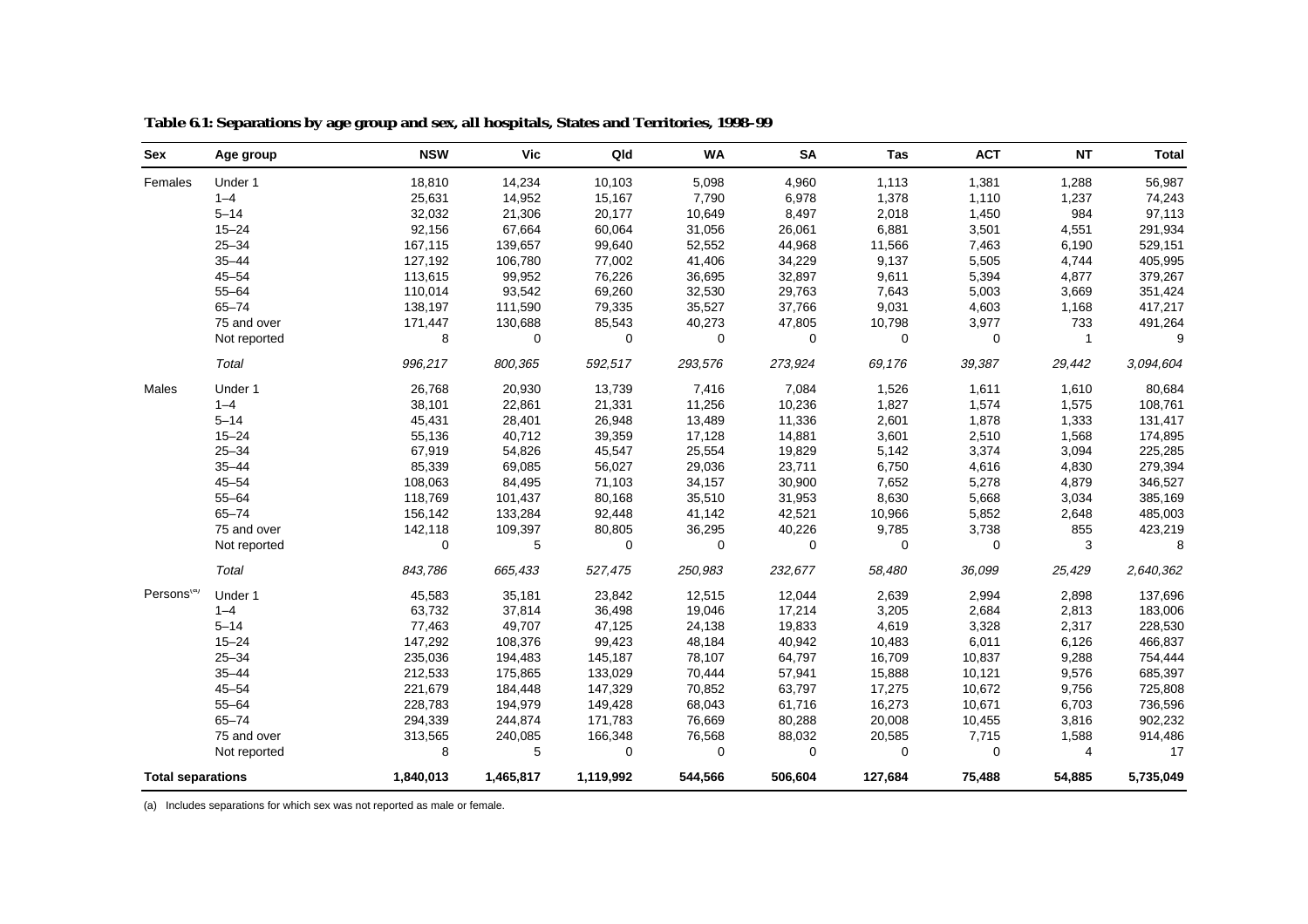| Sex                      | Age group    | <b>NSW</b> | <b>Vic</b>  | Qld     | <b>WA</b>   | <b>SA</b> | Tas         | <b>ACT</b>  | <b>NT</b>      | <b>Total</b> |
|--------------------------|--------------|------------|-------------|---------|-------------|-----------|-------------|-------------|----------------|--------------|
| Females                  | Under 1      | 16,873     | 11,976      | 8,648   | 3,792       | 4,576     | 872         | 771         | 1,288          | 48,796       |
|                          | $1 - 4$      | 22,584     | 12,739      | 12,292  | 6,237       | 5,969     | 1,106       | 977         | 1,237          | 63,141       |
|                          | $5 - 14$     | 25,965     | 16,505      | 15,718  | 7,955       | 6,902     | 1,374       | 1,170       | 984            | 76,573       |
|                          | $15 - 24$    | 68,884     | 50,639      | 47,035  | 21,216      | 21,224    | 4,835       | 2,822       | 4,551          | 221,206      |
|                          | $25 - 34$    | 117,467    | 98,158      | 67,905  | 33,880      | 34,997    | 7,230       | 5,583       | 6,190          | 371,410      |
|                          | $35 - 44$    | 79,736     | 65,774      | 46,153  | 25,550      | 23,418    | 5,071       | 3,965       | 4,744          | 254,411      |
|                          | $45 - 54$    | 66,026     | 56,323      | 42,353  | 20,851      | 18,988    | 5,334       | 3,939       | 4,877          | 218,691      |
|                          | $55 - 64$    | 69,032     | 57,453      | 38,862  | 20,145      | 18,802    | 4,474       | 3,959       | 3,669          | 216,396      |
|                          | $65 - 74$    | 92,954     | 69,392      | 44,116  | 23,428      | 24,726    | 5,363       | 3,735       | 1,168          | 264,882      |
|                          | 75 and over  | 122,154    | 80,897      | 46,174  | 26,814      | 29,768    | 6,249       | 2,943       | 733            | 315,732      |
|                          | Not reported | 0          | $\mathbf 0$ | 0       | 0           | 0         | 0           | 0           | $\mathbf{1}$   | -1           |
|                          | Total        | 681,675    | 519,856     | 369,256 | 189,868     | 189,370   | 41,908      | 29,864      | 29,442         | 2,051,239    |
| Males                    | Under 1      | 23,729     | 17,442      | 11,390  | 5,555       | 6,519     | 1,144       | 968         | 1,610          | 68,357       |
|                          | $1 - 4$      | 33,030     | 19,554      | 17,275  | 8,899       | 8,857     | 1,369       | 1,371       | 1,575          | 91,930       |
|                          | $5 - 14$     | 38,429     | 23,064      | 21,619  | 10,373      | 9,443     | 1,836       | 1,631       | 1,333          | 107,728      |
|                          | $15 - 24$    | 40,899     | 27,774      | 29,851  | 11,555      | 10,582    | 2,570       | 1,920       | 1,568          | 126,719      |
|                          | $25 - 34$    | 49,185     | 39,083      | 34,883  | 18,531      | 14,808    | 3,691       | 2,863       | 3,094          | 166,138      |
|                          | $35 - 44$    | 58,421     | 45,675      | 39,229  | 20,199      | 17,008    | 4,520       | 3,987       | 4,830          | 193,869      |
|                          | $45 - 54$    | 68,139     | 52,640      | 43,474  | 21,193      | 19,628    | 4,344       | 4,206       | 4,879          | 218,503      |
|                          | $55 - 64$    | 77,391     | 66,606      | 48,812  | 23,417      | 21,699    | 5,961       | 4,600       | 3,034          | 251,520      |
|                          | $65 - 74$    | 106,618    | 90,382      | 55,070  | 27,421      | 29,461    | 7,223       | 4,582       | 2,648          | 323,405      |
|                          | 75 and over  | 95,874     | 68,063      | 37,854  | 20,551      | 28,485    | 5,923       | 2,606       | 855            | 260,211      |
|                          | Not reported | 0          | 5           | 0       | $\mathbf 0$ | 0         | $\mathbf 0$ | 0           | 3              | 8            |
|                          | Total        | 591,715    | 450,288     | 339,457 | 167,694     | 166,490   | 38,581      | 28,734      | 25,429         | 1,808,388    |
| Persons <sup>(a)</sup>   | Under 1      | 40,607     | 29,423      | 20,038  | 9,348       | 11,095    | 2,016       | 1,739       | 2,898          | 117,164      |
|                          | $1 - 4$      | 55,614     | 32,294      | 29,567  | 15,136      | 14,826    | 2,475       | 2,348       | 2,813          | 155,073      |
|                          | $5 - 14$     | 64,394     | 39,569      | 37,337  | 18,328      | 16,345    | 3,210       | 2,801       | 2,317          | 184,301      |
|                          | $15 - 24$    | 109,783    | 78,413      | 76,886  | 32,771      | 31,806    | 7,406       | 4,742       | 6,126          | 347,933      |
|                          | $25 - 34$    | 166,653    | 137,241     | 102,788 | 52,412      | 49,805    | 10,922      | 8,446       | 9,288          | 537,555      |
|                          | $35 - 44$    | 138,157    | 111,449     | 85,382  | 45,751      | 40,427    | 9,592       | 7,952       | 9,576          | 448,286      |
|                          | $45 - 54$    | 134,165    | 108,963     | 85,827  | 42,044      | 38,616    | 9,690       | 8,145       | 9,756          | 437,206      |
|                          | $55 - 64$    | 146,423    | 124,059     | 87,674  | 43,565      | 40,501    | 10,435      | 8,559       | 6,703          | 467,919      |
|                          | $65 - 74$    | 199,572    | 159,774     | 99,186  | 50,849      | 54,188    | 12,597      | 8,317       | 3,816          | 588,299      |
|                          | 75 and over  | 218,028    | 148,960     | 84,028  | 47,365      | 58,254    | 12,174      | 5,549       | 1,588          | 575,946      |
|                          | Not reported | $\Omega$   | 5           | 0       | 0           | 0         | $\mathbf 0$ | $\mathbf 0$ | $\overline{4}$ | 9            |
| <b>Total separations</b> |              | 1,273,396  | 970,150     | 708,713 | 357,569     | 355,863   | 80,517      | 58,598      | 54,885         | 3,859,691    |

**Table 6.2: Separations by age group and sex, public hospitals, States and Territories, 1998–99**

(a) Includes separations for which sex was not reported as male or female.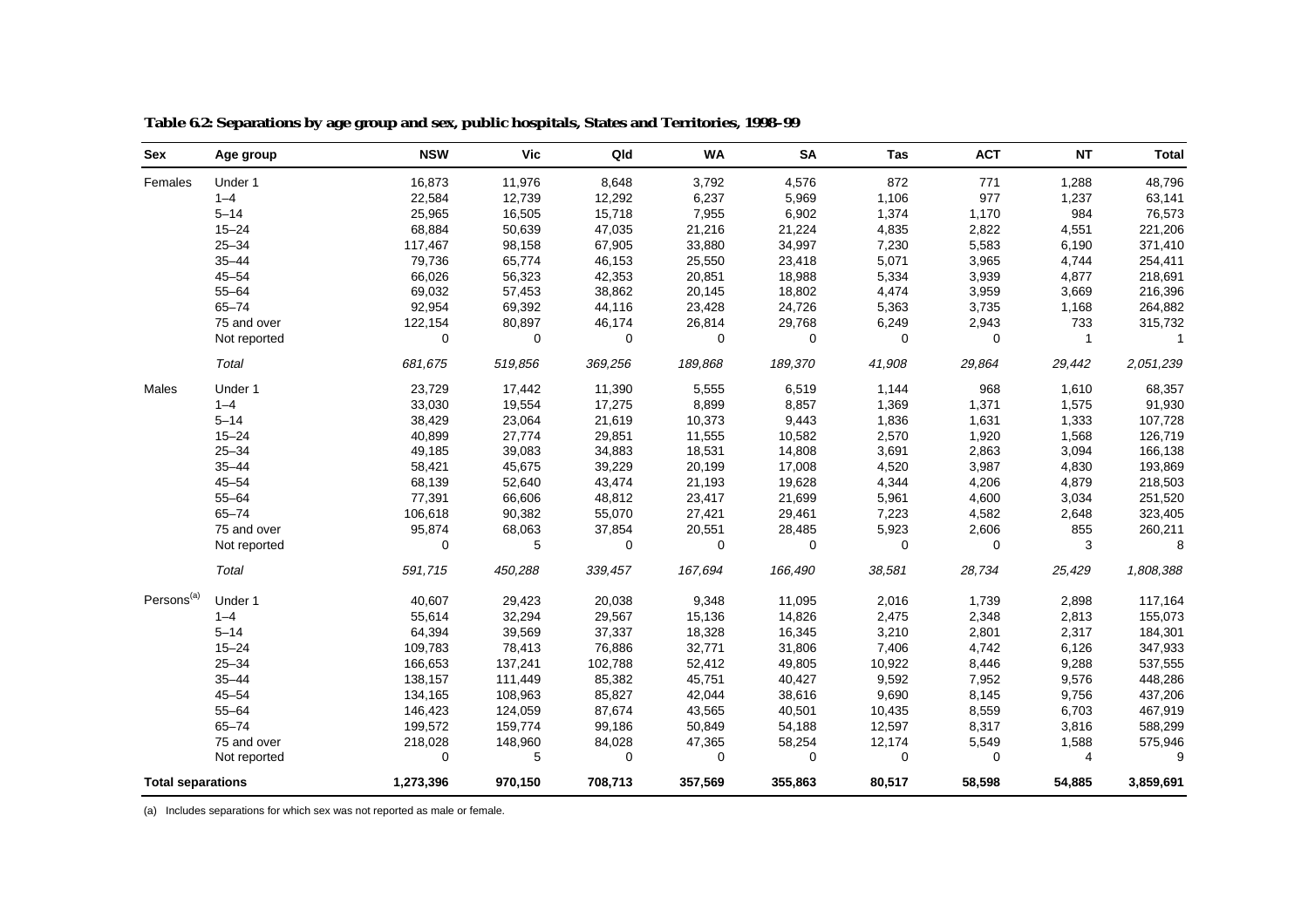| Sex                    | Age group                | <b>NSW</b> | <b>Vic</b> | Qld     | <b>WA</b> | <b>SA</b> | Tas    | <b>ACT</b> | <b>NT</b> | <b>Total</b> |
|------------------------|--------------------------|------------|------------|---------|-----------|-----------|--------|------------|-----------|--------------|
| Females                | Under 1                  | 1,937      | 2,258      | 1,455   | 1,306     | 384       | 241    | 610        | n.a.      | 8,191        |
|                        | $1 - 4$                  | 3,047      | 2,213      | 2,875   | 1,553     | 1,009     | 272    | 133        | n.a.      | 11,102       |
|                        | $5 - 14$                 | 6,067      | 4,801      | 4,459   | 2,694     | 1,595     | 644    | 280        | n.a.      | 20,540       |
|                        | $15 - 24$                | 23,272     | 17,025     | 13,029  | 9,840     | 4,837     | 2,046  | 679        | n.a.      | 70,728       |
|                        | $25 - 34$                | 49,648     | 41,499     | 31,735  | 18,672    | 9,971     | 4,336  | 1,880      | n.a.      | 157,741      |
|                        | $35 - 44$                | 47,456     | 41,006     | 30,849  | 15,856    | 10,811    | 4,066  | 1,540      | n.a.      | 151,584      |
|                        | $45 - 54$                | 47,589     | 43,629     | 33,873  | 15,844    | 13,909    | 4,277  | 1,455      | n.a.      | 160,576      |
|                        | $55 - 64$                | 40,982     | 36,089     | 30,398  | 12,385    | 10,961    | 3,169  | 1,044      | n.a.      | 135,028      |
|                        | $65 - 74$                | 45,243     | 42,198     | 35,219  | 12,099    | 13,040    | 3,668  | 868        | n.a.      | 152,335      |
|                        | 75 and over              | 49,293     | 49,791     | 39,369  | 13,459    | 18,037    | 4,549  | 1,034      | n.a.      | 175,532      |
|                        | Total                    | 314,542    | 280,509    | 223,261 | 103,708   | 84,554    | 27,268 | 9,523      | n.a.      | 1,043,365    |
| Males                  | Under 1                  | 3,039      | 3,488      | 2,349   | 1,861     | 565       | 382    | 643        | n.a.      | 12,327       |
|                        | $1 - 4$                  | 5,071      | 3,307      | 4,056   | 2,357     | 1,379     | 458    | 203        | n.a.      | 16,831       |
|                        | $5 - 14$                 | 7,002      | 5,337      | 5,329   | 3,116     | 1,893     | 765    | 247        | n.a.      | 23,689       |
|                        | $15 - 24$                | 14,237     | 12,938     | 9,508   | 5,573     | 4,299     | 1,031  | 590        | n.a.      | 48,176       |
|                        | $25 - 34$                | 18,734     | 15,743     | 10,664  | 7,023     | 5,021     | 1,451  | 511        | n.a.      | 59,147       |
|                        | $35 - 44$                | 26,918     | 23,410     | 16,798  | 8,837     | 6,703     | 2,230  | 629        | n.a.      | 85,525       |
|                        | $45 - 54$                | 39,924     | 31,855     | 27,629  | 12,964    | 11,272    | 3,308  | 1,072      | n.a.      | 128,024      |
|                        | $55 - 64$                | 41,378     | 34,831     | 31,356  | 12,093    | 10,254    | 2,669  | 1,068      | n.a.      | 133,649      |
|                        | $65 - 74$                | 49,524     | 42,902     | 37,378  | 13,721    | 13,060    | 3,743  | 1,270      | n.a.      | 161,598      |
|                        | 75 and over              | 46,244     | 41,334     | 42,951  | 15,744    | 11,741    | 3,862  | 1,132      | n.a.      | 163,008      |
|                        | Total                    | 252,071    | 215,145    | 188,018 | 83,289    | 66,187    | 19,899 | 7,365      | n.a.      | 831,974      |
| Persons <sup>(a)</sup> | Under 1                  | 4,976      | 5,758      | 3,804   | 3,167     | 949       | 623    | 1,255      | n.a.      | 20,532       |
|                        | $1 - 4$                  | 8,118      | 5,520      | 6,931   | 3,910     | 2,388     | 730    | 336        | n.a.      | 27,933       |
|                        | $5 - 14$                 | 13,069     | 10,138     | 9,788   | 5,810     | 3,488     | 1,409  | 527        | n.a.      | 44,229       |
|                        | $15 - 24$                | 37,509     | 29,963     | 22,537  | 15,413    | 9,136     | 3,077  | 1,269      | n.a.      | 118,904      |
|                        | $25 - 34$                | 68,383     | 57,242     | 42,399  | 25,695    | 14,992    | 5,787  | 2,391      | n.a.      | 216,889      |
|                        | $35 - 44$                | 74,376     | 64,416     | 47,647  | 24,693    | 17,514    | 6,296  | 2,169      | n.a.      | 237,111      |
|                        | $45 - 54$                | 87,514     | 75,485     | 61,502  | 28,808    | 25,181    | 7,585  | 2,527      | n.a.      | 288,602      |
|                        | $55 - 64$                | 82,360     | 70,920     | 61,754  | 24,478    | 21,215    | 5,838  | 2,112      | n.a.      | 268,677      |
|                        | $65 - 74$                | 94,767     | 85,100     | 72,597  | 25,820    | 26,100    | 7,411  | 2,138      | n.a.      | 313,933      |
|                        | 75 and over              | 95,537     | 91,125     | 82,320  | 29,203    | 29,778    | 8,411  | 2,166      | n.a.      | 338,540      |
|                        | <b>Total separations</b> |            | 495,667    | 411,279 | 186,997   | 150,741   | 47,167 | 16,890     | n.a.      | 1,875,358    |

**Table 6.3: Separations by age group and sex, private hospitals, States and Territories, 1998–99**

(a) Includes separations for which sex was not reported as male or female.

n.a. not available.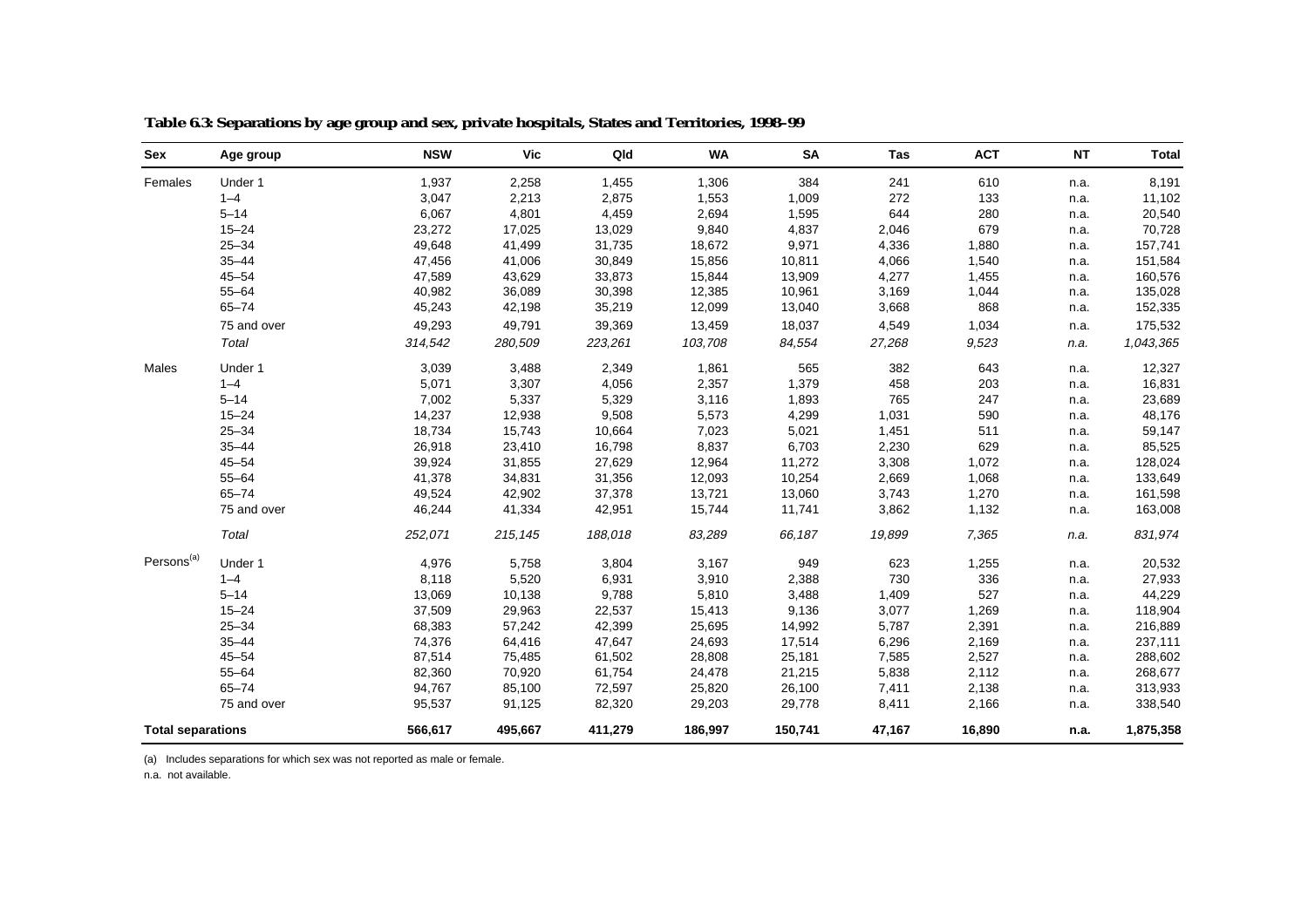| <b>Sex</b>                | Age group    | <b>NSW</b> | <b>Vic</b>       | Qld         | <b>WA</b>   | <b>SA</b> | Tas         | <b>ACT</b>  | NT <sup>(a)</sup> | <b>Total</b> |
|---------------------------|--------------|------------|------------------|-------------|-------------|-----------|-------------|-------------|-------------------|--------------|
| Females                   | Under 1      | 102,719    | 75,872           | 57,325      | 28,161      | 26,553    | 7,045       | 9,053       | 10,511            | 317,239      |
|                           | $1 - 4$      | 51,573     | 26,173           | 26,632      | 15,002      | 11,878    | 2,336       | 2,057       | 6,575             | 142,226      |
|                           | $5 - 14$     | 71,610     | 44,344           | 40,706      | 23,245      | 16,697    | 3,996       | 3,021       | 3,459             | 207,078      |
|                           | $15 - 24$    | 249,212    | 166,587          | 171,098     | 82,738      | 62,545    | 17,746      | 10,490      | 15,099            | 775,515      |
|                           | $25 - 34$    | 517,675    | 398,926          | 284,097     | 163,290     | 127,716   | 36,034      | 25,934      | 19,304            | 1,572,976    |
|                           | $35 - 44$    | 377,975    | 286,617          | 210,546     | 120,754     | 98,522    | 27,371      | 18,328      | 13,038            | 1,153,151    |
|                           | $45 - 54$    | 353,805    | 266,417          | 249,234     | 102,927     | 97,224    | 27,561      | 16,775      | 10,615            | 1,124,558    |
|                           | $55 - 64$    | 371,210    | 273,154          | 256,433     | 99,848      | 95,474    | 28,907      | 16,010      | 8,984             | 1,150,020    |
|                           | $65 - 74$    | 617,553    | 466,701          | 337,960     | 148,857     | 158,466   | 50,745      | 20,767      | 5,047             | 1,806,096    |
|                           | 75 and over  | 1,361,940  | 1,002,421        | 677,124     | 304,505     | 409,550   | 99,040      | 30,983      | 5,709             | 3,891,272    |
|                           | Not reported | 17         | $\boldsymbol{0}$ | $\mathbf 0$ | $\mathbf 0$ | 0         | $\mathbf 0$ | $\mathbf 0$ | 5                 | 22           |
|                           | Total        | 4,075,289  | 3,007,212        | 2,311,155   | 1,089,327   | 1,104,625 | 300,781     | 153,418     | 98,346            | 12, 140, 153 |
| Males                     | Under 1      | 128,108    | 99,418           | 71,788      | 38,022      | 32,082    | 8,445       | 10,155      | 10,827            | 398,845      |
|                           | $1 - 4$      | 67,681     | 38,842           | 36,877      | 20,808      | 17,128    | 2,806       | 2,906       | 6,794             | 193,842      |
|                           | $5 - 14$     | 92,145     | 57,202           | 50,538      | 27,367      | 21,708    | 5,274       | 3,643       | 4,989             | 262,866      |
|                           | $15 - 24$    | 208,653    | 120,077          | 144,200     | 56,277      | 45,537    | 10,910      | 8,153       | 7,785             | 601,592      |
|                           | $25 - 34$    | 245,521    | 158,154          | 210,917     | 81,745      | 58,454    | 25,387      | 8,854       | 10,693            | 799,725      |
|                           | $35 - 44$    | 283,551    | 177,461          | 179,205     | 79,012      | 68,566    | 16,576      | 12,831      | 13,530            | 830,732      |
|                           | $45 - 54$    | 372,018    | 230,480          | 252,277     | 104,596     | 86,239    | 22,173      | 14,987      | 12,913            | 1,095,683    |
|                           | $55 - 64$    | 460,245    | 301,392          | 293,313     | 110,178     | 101,935   | 35,693      | 17,504      | 9,849             | 1,330,109    |
|                           | $65 - 74$    | 694,696    | 498,905          | 394,008     | 166,774     | 175,061   | 50,430      | 25,558      | 10,206            | 2,015,638    |
|                           | 75 and over  | 912,208    | 655,966          | 503,440     | 223,179     | 260,020   | 64,743      | 25,058      | 4,848             | 2,649,462    |
|                           | Not reported | 0          | 54               | $\mathbf 0$ | 0           | 0         | $\mathbf 0$ | 0           | 16                | 70           |
|                           | Total        | 3,464,826  | 2,337,951        | 2,136,563   | 907,958     | 866,730   | 242,437     | 129,649     | 92,450            | 10,178,564   |
| Persons <sup>(b)</sup>    | Under 1      | 230,900    | 175,381          | 129,113     | 66,184      | 58,635    | 15,490      | 19,216      | 21,338            | 716,257      |
|                           | $1 - 4$      | 119,254    | 65,018           | 63,509      | 35,810      | 29,006    | 5,142       | 4,963       | 13,370            | 336,072      |
|                           | $5 - 14$     | 163,755    | 101,546          | 91,244      | 50,612      | 38,405    | 9,270       | 6,664       | 8,448             | 469,944      |
|                           | $15 - 24$    | 457,865    | 286,664          | 315,298     | 139,015     | 108,082   | 28,657      | 18,643      | 22,917            | 1,377,141    |
|                           | $25 - 34$    | 763,198    | 557,080          | 495,014     | 245,038     | 186,170   | 61,422      | 34,788      | 30,003            | 2,372,713    |
|                           | $35 - 44$    | 661,528    | 464,078          | 389,751     | 199,772     | 167,097   | 43,948      | 31,159      | 26,572            | 1,983,905    |
|                           | $45 - 54$    | 725,824    | 496,909          | 501,511     | 207,523     | 183,463   | 49,746      | 31,762      | 23,528            | 2,220,266    |
|                           | $55 - 64$    | 831,455    | 574,546          | 549,746     | 210,034     | 197,409   | 64,600      | 33,514      | 18,833            | 2,480,137    |
|                           | $65 - 74$    | 1,312,249  | 965,606          | 731,968     | 315,631     | 333,547   | 101,186     | 46,325      | 15,253            | 3,821,765    |
|                           | 75 and over  | 2,274,148  | 1,658,387        | 1,180,564   | 527,684     | 669,584   | 163,784     | 56,041      | 10,557            | 6,540,749    |
|                           | Not reported | 17         | 54               | $\mathbf 0$ | $\mathbf 0$ | 0         | 0           | $\mathbf 0$ | 21                | 92           |
| <b>Total patient days</b> |              | 7,540,193  | 5,345,269        | 4,447,718   | 1,997,303   | 1,971,398 | 543,245     | 283,075     | 190,840           | 22,319,041   |

**Table 6.4: Patient days by age group and sex, all hospitals, States and Territories, 1998–99**

(a) Public hospitals only in the Northern Territory.

(b) Includes patient days for which sex was not reported as male or female.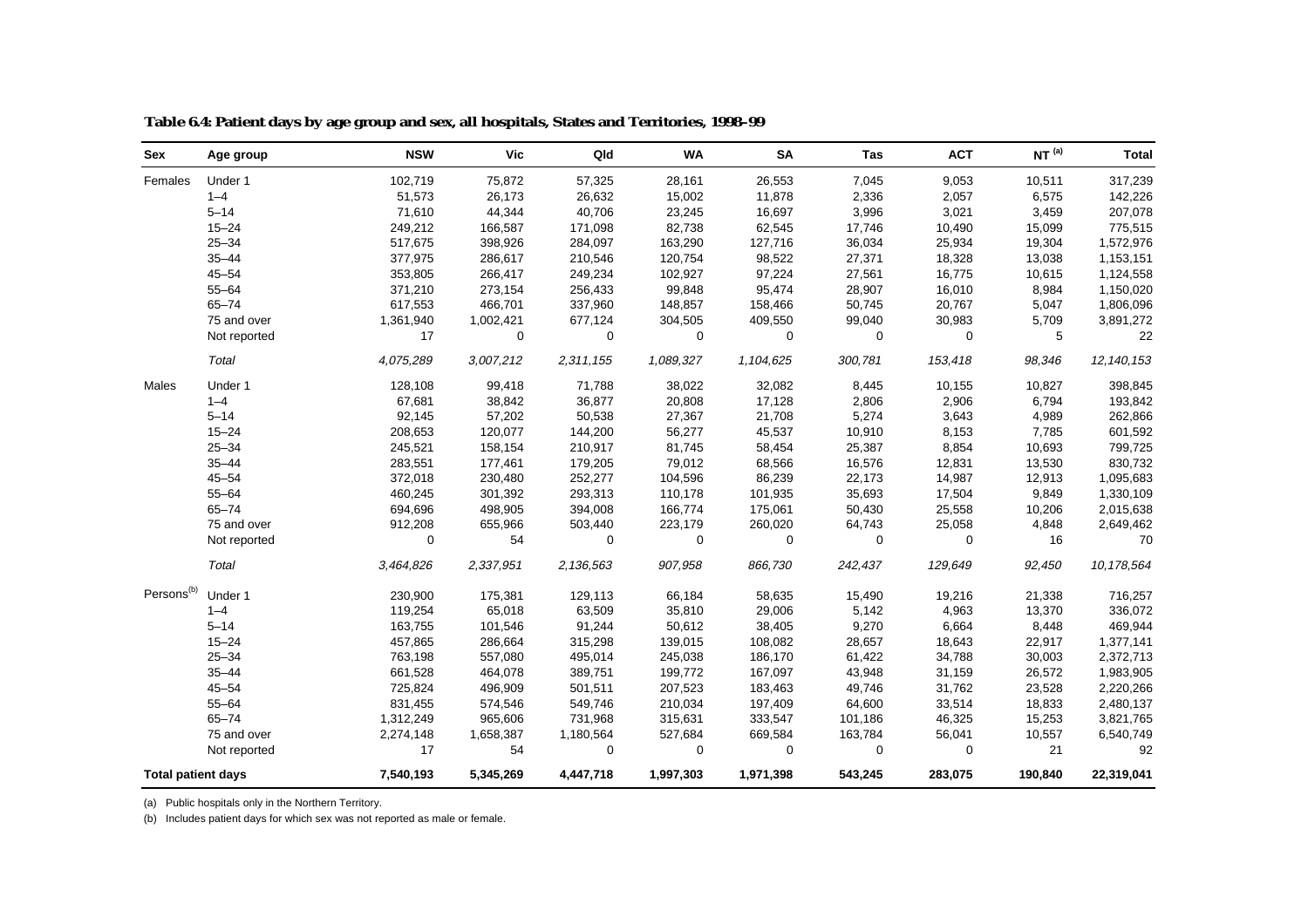| Sex                       | Age group    | <b>NSW</b> | <b>Vic</b>  | Qld         | <b>WA</b> | <b>SA</b>   | Tas         | <b>ACT</b>  | <b>NT</b> | <b>Total</b> |
|---------------------------|--------------|------------|-------------|-------------|-----------|-------------|-------------|-------------|-----------|--------------|
| Females                   | Under 1      | 90,817     | 64,474      | 48,686      | 22,072    | 24,745      | 5,960       | 5,525       | 10,511    | 272,790      |
|                           | $1 - 4$      | 46,322     | 23,567      | 22,663      | 12,759    | 10,772      | 1,961       | 1,920       | 6,575     | 126,539      |
|                           | $5 - 14$     | 61,076     | 36,886      | 33,958      | 19,026    | 14,418      | 3,116       | 2,706       | 3,459     | 174,645      |
|                           | $15 - 24$    | 206,079    | 131,035     | 143,058     | 64,029    | 52,660      | 13,607      | 9,078       | 15,099    | 634,645      |
|                           | $25 - 34$    | 380,026    | 270,825     | 188,296     | 105,628   | 95,040      | 22,565      | 18,253      | 19,304    | 1,099,937    |
|                           | $35 - 44$    | 265,762    | 178,739     | 132,882     | 77,678    | 66,949      | 15,961      | 12,436      | 13,038    | 763,445      |
|                           | $45 - 54$    | 243,874    | 158,381     | 166,571     | 63,384    | 59,090      | 15,664      | 11,935      | 10,615    | 729,514      |
|                           | $55 - 64$    | 264,681    | 175,473     | 171,514     | 65,534    | 60,964      | 19,235      | 12,307      | 8,984     | 778,692      |
|                           | $65 - 74$    | 464,154    | 308,252     | 208,871     | 102,078   | 107,361     | 34,626      | 15,968      | 5,047     | 1,246,357    |
|                           | 75 and over  | 1,078,774  | 670,069     | 392,176     | 217,419   | 289,099     | 70,608      | 22,765      | 5,709     | 2,746,619    |
|                           | Not reported | 0          | $\mathbf 0$ | $\mathbf 0$ | 0         | $\mathbf 0$ | $\mathbf 0$ | $\mathbf 0$ | 5         | 5            |
|                           | Total        | 3,101,565  | 2,017,701   | 1,508,675   | 749,607   | 781,098     | 203,303     | 112,893     | 98,346    | 8,573,188    |
| Males                     | Under 1      | 113,073    | 84,904      | 60,660      | 29,730    | 29,920      | 7,044       | 6,674       | 10,827    | 342,832      |
|                           | $1 - 4$      | 61,013     | 35,044      | 31,433      | 17,706    | 15,610      | 2,247       | 2,669       | 6,794     | 172,516      |
|                           | $5 - 14$     | 79,827     | 47,446      | 42,560      | 23,139    | 19,344      | 4,192       | 3,357       | 4,989     | 224,854      |
|                           | $15 - 24$    | 183,896    | 93,110      | 128,168     | 45,056    | 37,146      | 8,950       | 7,253       | 7,785     | 511,364      |
|                           | $25 - 34$    | 209,912    | 122,373     | 191,647     | 68,670    | 48,762      | 22,783      | 7,922       | 10,693    | 682,762      |
|                           | $35 - 44$    | 233,016    | 129,439     | 147,492     | 61,664    | 54,243      | 11,885      | 11,311      | 13,530    | 662,580      |
|                           | $45 - 54$    | 282,629    | 163,025     | 186,116     | 75,750    | 60,859      | 14,514      | 11,914      | 12,913    | 807,720      |
|                           | $55 - 64$    | 362,059    | 215,375     | 215,390     | 79,054    | 74,001      | 28,281      | 14,117      | 9,849     | 998,126      |
|                           | $65 - 74$    | 541,383    | 357,848     | 262,765     | 117,551   | 131,527     | 36,223      | 20,319      | 10,206    | 1,477,822    |
|                           | 75 and over  | 701,158    | 444,391     | 265,605     | 141,923   | 200,631     | 43,714      | 17,908      | 4,848     | 1,820,178    |
|                           | Not reported | 0          | 54          | 0           | 0         | 0           | $\mathbf 0$ | 0           | 16        | 70           |
|                           | Total        | 2,767,966  | 1,693,009   | 1,531,836   | 660,243   | 672,043     | 179,833     | 103,444     | 92,450    | 7,700,824    |
| Persons <sup>(a)</sup>    | Under 1      | 203,963    | 149,385     | 109,346     | 51,803    | 54,665      | 13,004      | 12,199      | 21,338    | 615,703      |
|                           | $1 - 4$      | 107,335    | 58,614      | 54,096      | 30,465    | 26,382      | 4,208       | 4,589       | 13,370    | 299,059      |
|                           | $5 - 14$     | 140,903    | 84,332      | 76,518      | 42,165    | 33,762      | 7,308       | 6,063       | 8,448     | 399,499      |
|                           | $15 - 24$    | 389,975    | 224,145     | 271,226     | 109,085   | 89,806      | 22,558      | 16,331      | 22,917    | 1,146,043    |
|                           | $25 - 34$    | 589,939    | 393,198     | 379,943     | 174,301   | 143,802     | 45,349      | 26,175      | 30,003    | 1,782,710    |
|                           | $35 - 44$    | 498,778    | 308,178     | 280,374     | 139,348   | 121,201     | 27,847      | 23,747      | 26,572    | 1,426,045    |
|                           | $45 - 54$    | 526,503    | 321,406     | 352,687     | 139,134   | 119,949     | 30,190      | 23,849      | 23,528    | 1,537,246    |
|                           | $55 - 64$    | 626,740    | 390,848     | 386,904     | 144,596   | 134,965     | 47,516      | 26,424      | 18,833    | 1,776,826    |
|                           | $65 - 74$    | 1,005,537  | 666,100     | 471,636     | 219,629   | 238,908     | 70,860      | 36,287      | 15,253    | 2,724,210    |
|                           | 75 and over  | 1,779,932  | 1,114,460   | 657,781     | 359,342   | 489,744     | 114,323     | 40,673      | 10,557    | 4,566,812    |
|                           | Not reported | 0          | 54          | 0           | 0         | 0           | 0           | 0           | 21        | 75           |
| <b>Total patient days</b> |              | 5,869,605  | 3,710,720   | 3,040,511   | 1,409,868 | 1,453,184   | 383,163     | 216,337     | 190,840   | 16,274,228   |

**Table 6.5: Patient days by age group and sex, public hospitals, States and Territories, 1998–99**

(a) Includes patient days for which sex was not reported as male or female.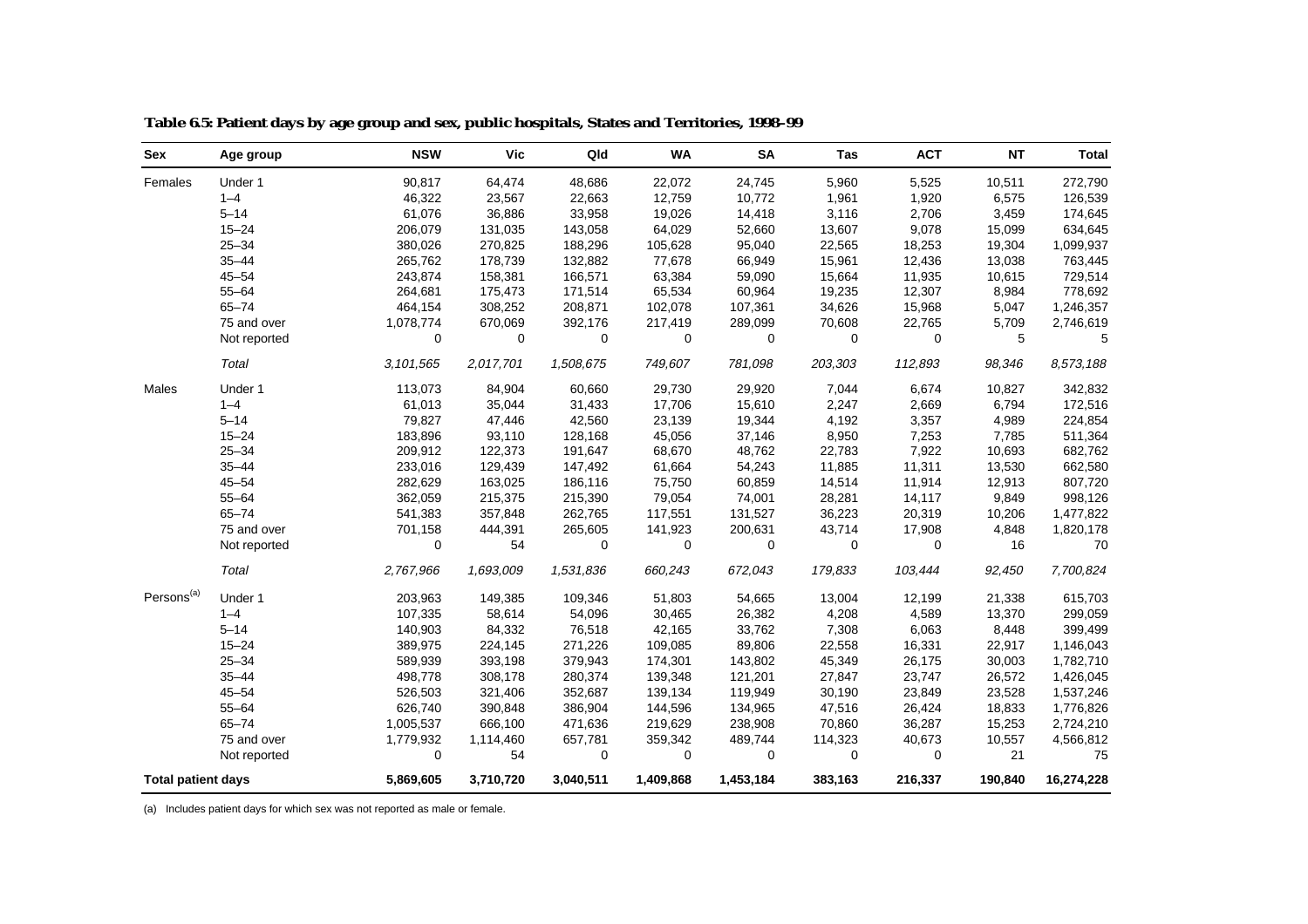| Sex                       | Age group   | <b>NSW</b> | <b>Vic</b> | Qld       | <b>WA</b> | <b>SA</b> | Tas     | <b>ACT</b> | <b>NT</b> | <b>Total</b> |
|---------------------------|-------------|------------|------------|-----------|-----------|-----------|---------|------------|-----------|--------------|
| Females                   | Under 1     | 11,902     | 11,398     | 8,639     | 6,089     | 1,808     | 1,085   | 3,528      | n.a.      | 44,449       |
|                           | $1 - 4$     | 5,251      | 2,606      | 3,969     | 2,243     | 1,106     | 375     | 137        | n.a.      | 15,687       |
|                           | $5 - 14$    | 10,534     | 7,458      | 6,748     | 4,219     | 2,279     | 880     | 315        | n.a.      | 32,433       |
|                           | $15 - 24$   | 43,133     | 35,552     | 28,040    | 18,709    | 9,885     | 4,139   | 1,412      | n.a.      | 140,870      |
|                           | $25 - 34$   | 137,649    | 128,101    | 95,801    | 57,662    | 32,676    | 13,469  | 7,681      | n.a.      | 473,039      |
|                           | $35 - 44$   | 112,213    | 107,878    | 77,664    | 43,076    | 31,573    | 11,410  | 5,892      | n.a.      | 389,706      |
|                           | $45 - 54$   | 109,931    | 108,036    | 82,663    | 39,543    | 38,134    | 11,897  | 4,840      | n.a.      | 395,044      |
|                           | $55 - 64$   | 106,529    | 97,681     | 84,919    | 34,314    | 34,510    | 9,672   | 3,703      | n.a.      | 371,328      |
|                           | $65 - 74$   | 153,399    | 158,449    | 129,089   | 46,779    | 51,105    | 16,119  | 4,799      | n.a.      | 559,739      |
|                           | 75 and over | 283,166    | 332,352    | 284,948   | 87,086    | 120,451   | 28,432  | 8,218      | n.a.      | 1,144,653    |
|                           | Total       | 973,724    | 989,511    | 802,480   | 339,720   | 323,527   | 97,478  | 40,525     | n.a.      | 3,566,965    |
| Males                     | Under 1     | 15,035     | 14,514     | 11,128    | 8,292     | 2,162     | 1,401   | 3,481      | n.a.      | 56,013       |
|                           | $1 - 4$     | 6,668      | 3,798      | 5,444     | 3,102     | 1,518     | 559     | 237        | n.a.      | 21,326       |
|                           | $5 - 14$    | 12,318     | 9,756      | 7,978     | 4,228     | 2,364     | 1,082   | 286        | n.a.      | 38,012       |
|                           | $15 - 24$   | 24,757     | 26,967     | 16,032    | 11,221    | 8,391     | 1,960   | 900        | n.a.      | 90,228       |
|                           | $25 - 34$   | 35,609     | 35,781     | 19,270    | 13,075    | 9,692     | 2,604   | 932        | n.a.      | 116,963      |
|                           | $35 - 44$   | 50,535     | 48,022     | 31,713    | 17,348    | 14,323    | 4,691   | 1,520      | n.a.      | 168,152      |
|                           | $45 - 54$   | 89,389     | 67,455     | 66,161    | 28,846    | 25,380    | 7,659   | 3,073      | n.a.      | 287,963      |
|                           | $55 - 64$   | 98,186     | 86,017     | 77,923    | 31,124    | 27,934    | 7,412   | 3,387      | n.a.      | 331,983      |
|                           | $65 - 74$   | 153,313    | 141,057    | 131,243   | 49,223    | 43,534    | 14,207  | 5,239      | n.a.      | 537,816      |
|                           | 75 and over | 211,050    | 211,575    | 237,835   | 81,256    | 59,389    | 21,029  | 7,150      | n.a.      | 829,284      |
|                           | Total       | 696,860    | 644,942    | 604,727   | 247,715   | 194,687   | 62,604  | 26,205     | n.a.      | 2,477,740    |
| Persons <sup>(a)</sup>    | Under 1     | 26,937     | 25,996     | 19,767    | 14,381    | 3,970     | 2,486   | 7,017      | n.a.      | 100,554      |
|                           | $1 - 4$     | 11,919     | 6,404      | 9,413     | 5,345     | 2,624     | 934     | 374        | n.a.      | 37,013       |
|                           | $5 - 14$    | 22,852     | 17,214     | 14,726    | 8,447     | 4,643     | 1,962   | 601        | n.a.      | 70,445       |
|                           | $15 - 24$   | 67,890     | 62,519     | 44,072    | 29,930    | 18,276    | 6,099   | 2,312      | n.a.      | 231,098      |
|                           | $25 - 34$   | 173,259    | 163,882    | 115,071   | 70,737    | 42,368    | 16,073  | 8,613      | n.a.      | 590,003      |
|                           | $35 - 44$   | 162,750    | 155,900    | 109,377   | 60,424    | 45,896    | 16,101  | 7,412      | n.a.      | 557,860      |
|                           | $45 - 54$   | 199,321    | 175,503    | 148,824   | 68,389    | 63,514    | 19,556  | 7,913      | n.a.      | 683,020      |
|                           | $55 - 64$   | 204,715    | 183,698    | 162,842   | 65,438    | 62,444    | 17,084  | 7,090      | n.a.      | 703,311      |
|                           | $65 - 74$   | 306,712    | 299,506    | 260,332   | 96,002    | 94,639    | 30,326  | 10,038     | n.a.      | 1,097,555    |
|                           | 75 and over | 494,216    | 543,927    | 522,783   | 168,342   | 179,840   | 49,461  | 15,368     | n.a.      | 1,973,937    |
| <b>Total patient days</b> |             | 1,670,571  | 1,634,549  | 1,407,207 | 587,435   | 518,214   | 160,082 | 66,738     | n.a.      | 6,044,813    |

**Table 6.6: Patient days by age group and sex, private hospitals, States and Territories, 1998–99**

(a) Includes patient days for which sex was not reported as male or female.

n.a. not available.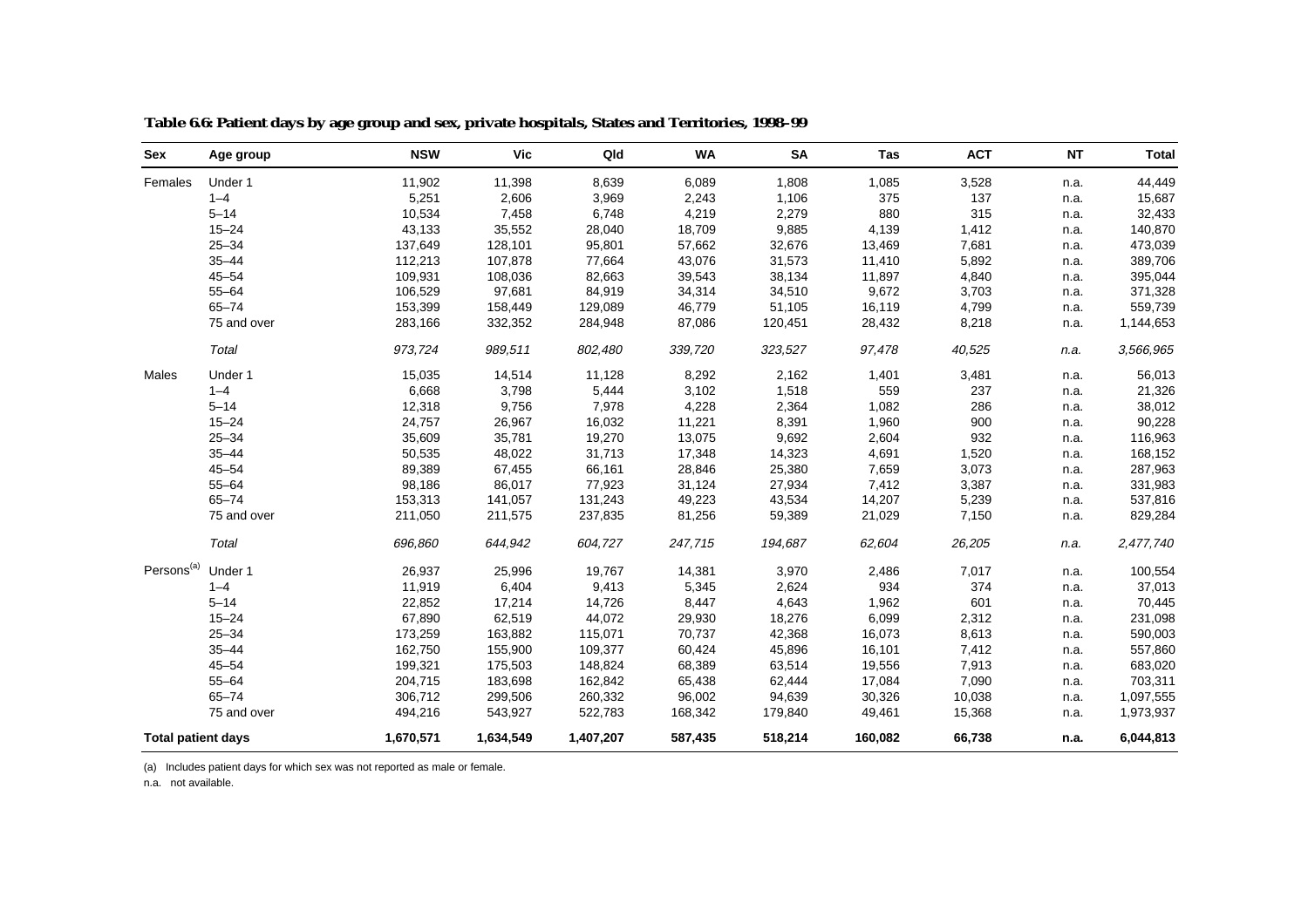

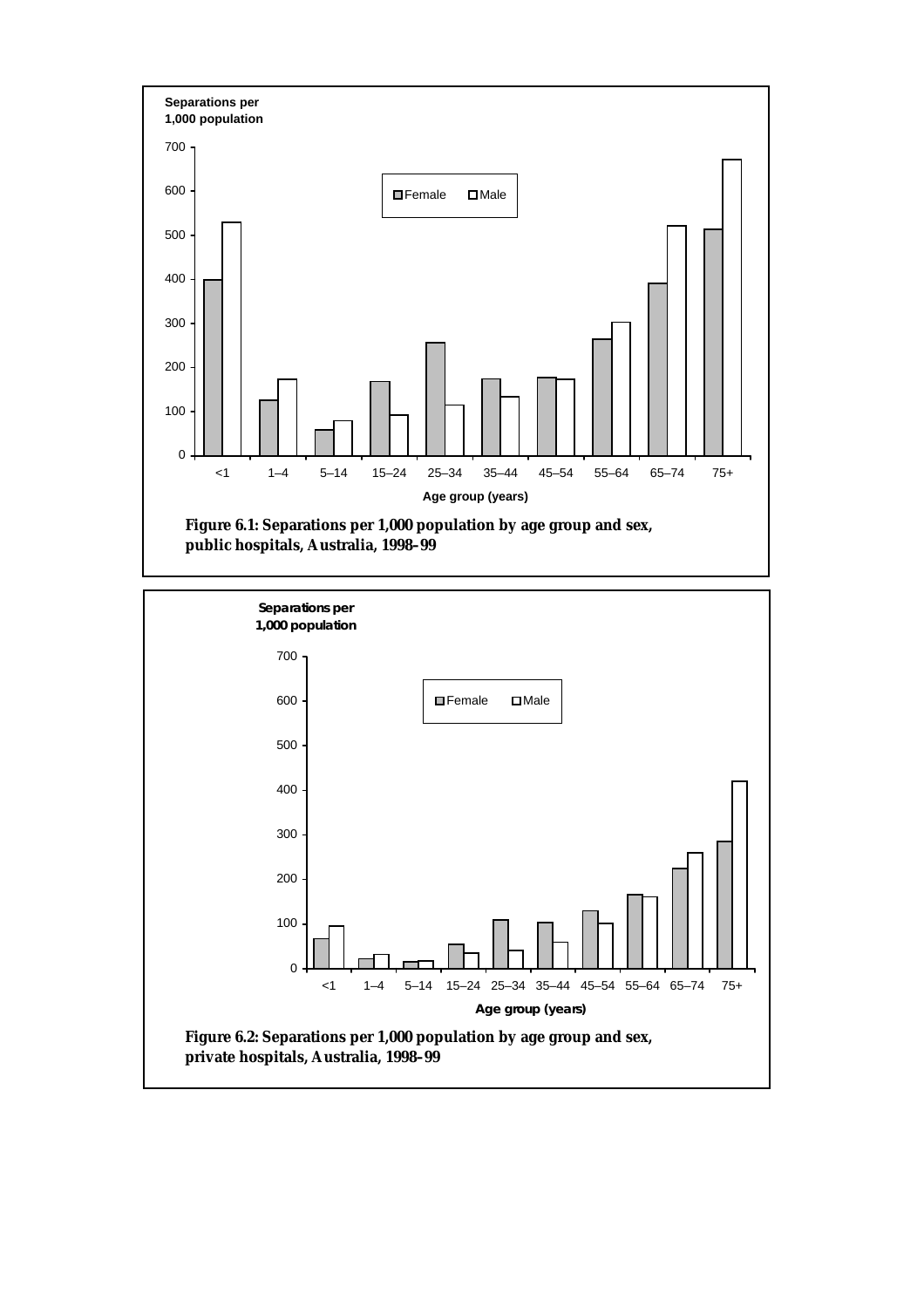

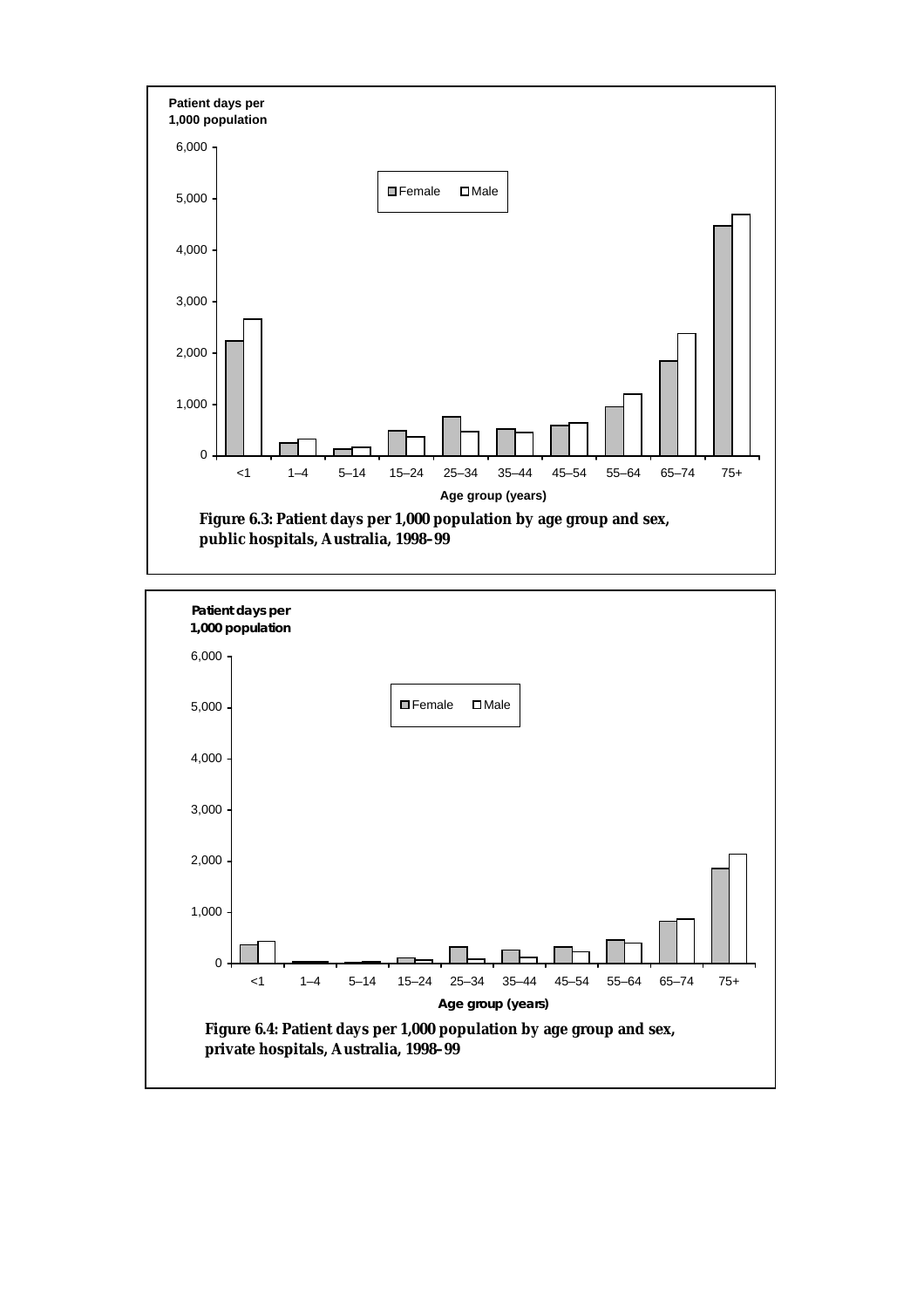

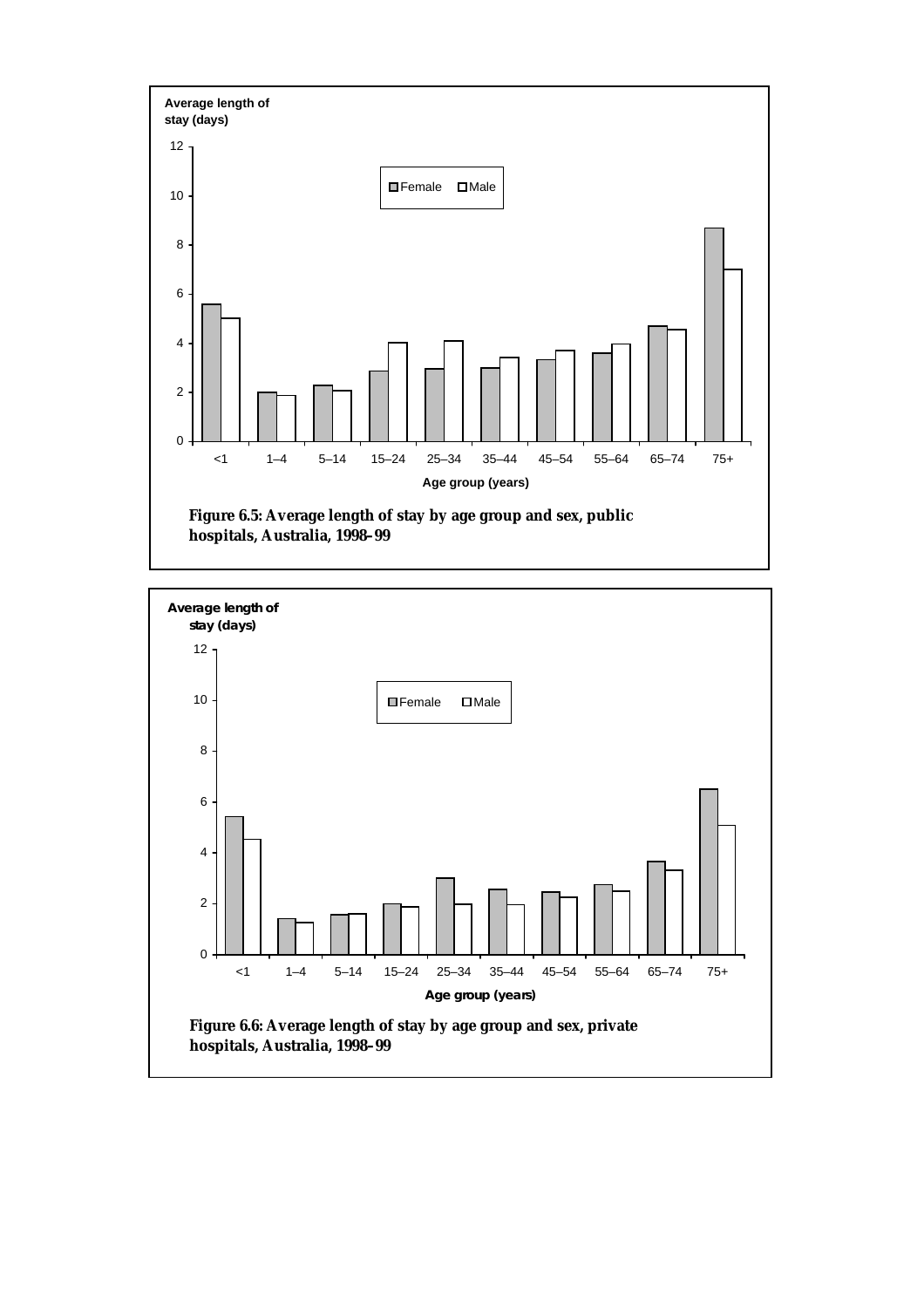#### **Table 6.7: Separations by Aboriginal or Torres Strait Islander status(a) and hospital sector, States and Territories, 1998–99**

|                                                                                        | <b>NSW</b>                   | Vic            | Qld       | <b>WA</b>   | <b>SA</b>                | <b>Tas</b> | <b>ACT</b> | <b>NT</b>   | <b>Total</b> |  |  |
|----------------------------------------------------------------------------------------|------------------------------|----------------|-----------|-------------|--------------------------|------------|------------|-------------|--------------|--|--|
| Aboriginal or Torres Strait Islander status                                            | <b>Public hospitals</b>      |                |           |             |                          |            |            |             |              |  |  |
| Aboriginal but not Torres Strait Islander origin                                       | 28,224                       | 2,668          | 35,816    | 33,218      | 10,748                   | 246        | 42         | 31,210      | 142,172      |  |  |
| Torres Strait Islander but not Aboriginal origin                                       | 357                          | 20             | 7,321     | 39          | 23                       | 0          | $\Omega$   | 78          | 7,838        |  |  |
| Aboriginal and Torres Strait Islander origin                                           | 238                          | 114            | 1,959     | 389         | 31                       | 6          | $\Omega$   | 476         | 3,213        |  |  |
| Aboriginal or Torres Strait Islander origin, not further specified                     | $\Omega$                     | 3,366          | $\Omega$  | $\Omega$    | $\Omega$                 | 0          | $\Omega$   | $\Omega$    | 3,366        |  |  |
| Not Aboriginal or Torres Strait Islander origin                                        | 1,244,577                    | 963,933        | 638,099   | 323,910     | 336,666                  | 26,874     | 57,405     | 21,864      | 3,613,328    |  |  |
| Not reported                                                                           | 0                            | 49             | 25,518    | 13          | 8,395                    | 53,391     | 1,151      | 1,257       | 89,774       |  |  |
| <b>Total</b>                                                                           | 1,273,396                    | 970,150        | 708.713   | 357,569     | 355,863                  | 80,517     | 58,598     | 54,885      | 3,859,691    |  |  |
|                                                                                        |                              |                |           |             | <b>Private hospitals</b> |            |            |             |              |  |  |
| Aboriginal but not Torres Strait Islander origin                                       | 905                          | 6              | 204       | 537         | 193                      | 24         | 2          | n.a.        | 1,871        |  |  |
| Torres Strait Islander but not Aboriginal origin                                       | 286                          | 6              | 103       | 6           | 10                       | $\Omega$   | $\Omega$   | n.a.        | 411          |  |  |
| Aboriginal and Torres Strait Islander origin                                           | 34                           | $\overline{7}$ | 26        | 36          | 4                        | 0          | $\Omega$   | n.a.        | 107          |  |  |
| Aboriginal or Torres Strait Islander origin, not further specified                     | $\Omega$                     | 318            | $\Omega$  | $\mathbf 0$ | 0                        | 0          | $\Omega$   | n.a.        | 318          |  |  |
| Not Aboriginal or Torres Strait Islander origin                                        | 565,392                      | 490,297        | 293.369   | 186,418     | 142,403                  | 11.867     | 15,912     | n.a.        | 1,705,658    |  |  |
| Not reported                                                                           | 0                            | 5,033          | 117,577   | $\mathbf 0$ | 8,131                    | 35,276     | 976        | n.a.        | 166,993      |  |  |
| <b>Total</b>                                                                           | 566,617                      | 495,667        | 411.279   | 186,997     | 150.741                  | 47.167     | 16.890     | n.a.        | 1,875,358    |  |  |
|                                                                                        | All hospitals <sup>(b)</sup> |                |           |             |                          |            |            |             |              |  |  |
| Aboriginal but not Torres Strait Islander origin                                       | 29.129                       | 2,674          | 36.020    | 33,755      | 10,941                   | 270        | 44         | 31,210      | 144,043      |  |  |
| Torres Strait Islander but not Aboriginal origin                                       | 643                          | 26             | 7,424     | 45          | 33                       | 0          | 0          | 78          | 8,249        |  |  |
| Aboriginal and Torres Strait Islander origin                                           | 272                          | 121            | 1,985     | 425         | 35                       | 6          | $\Omega$   | 476         | 3,320        |  |  |
| Aboriginal or Torres Strait Islander origin, not further specified                     | $\Omega$                     | 3,684          | $\Omega$  | $\mathbf 0$ | 0                        | 0          | $\Omega$   | $\mathbf 0$ | 3,684        |  |  |
| Not Aboriginal or Torres Strait Islander origin                                        | 1,809,969                    | 1,454,230      | 931,468   | 510,328     | 479,069                  | 38,741     | 73,317     | 21,864      | 5,318,986    |  |  |
| Not reported                                                                           | 0                            | 5,082          | 143,095   | 13          | 16,526                   | 88,667     | 2,127      | 1,257       | 256,767      |  |  |
| <b>Total</b>                                                                           | 1,840,013                    | 1,465,817      | 1,119,992 | 544,566     | 506,604                  | 127,684    | 75,488     | 54,885      | 5,735,049    |  |  |
| Separation rate <sup>(c)</sup> for Aboriginal and/or Torres Strait Islanders per 1,000 | 357                          | 361            | 597       | 816         | 691                      | n.p.       | n.p.       | 887         | 562          |  |  |
| Separation rate <sup>(c)</sup> for others per 1,000                                    | 277                          | 300            | 273       | 289         | 305                      | n.p.       | 302        | 149         | 280          |  |  |
| Separation rate for all per 1,000                                                      | 278                          | 301            | 321       | 301         | 314                      | 259        | 267        | 352         | 296          |  |  |

(a) Identification of Aboriginal and Torres Strait Islander patients is not considered to be complete and completeness varies amongst the jurisdictions. See the text of Chapter 6 for further detail.

(b) Public hospitals only in the Northern Territory.

(c) The rates were directly age-standardised to the Australian population at 30 June 1991. For details, see Appendix 3. Aboriginal and Torres Strait Islander population data are included in Appendix 8. n.a. not available.

n.p. not published, as Aboriginal or Torres Strait Islander status was not reported for 69% of separations in Tasmania,and there was known under-reporting in the Australian Capital Territory.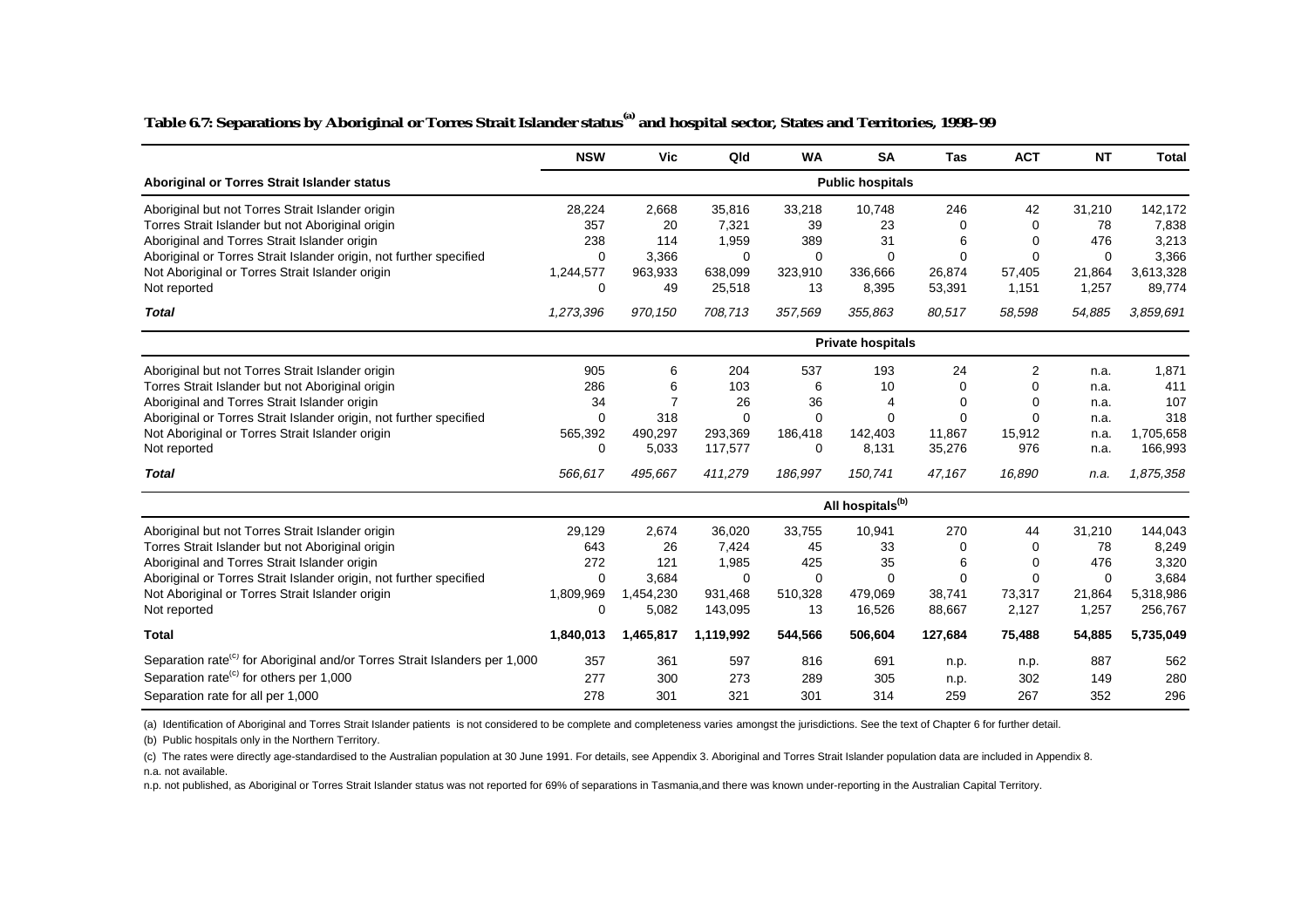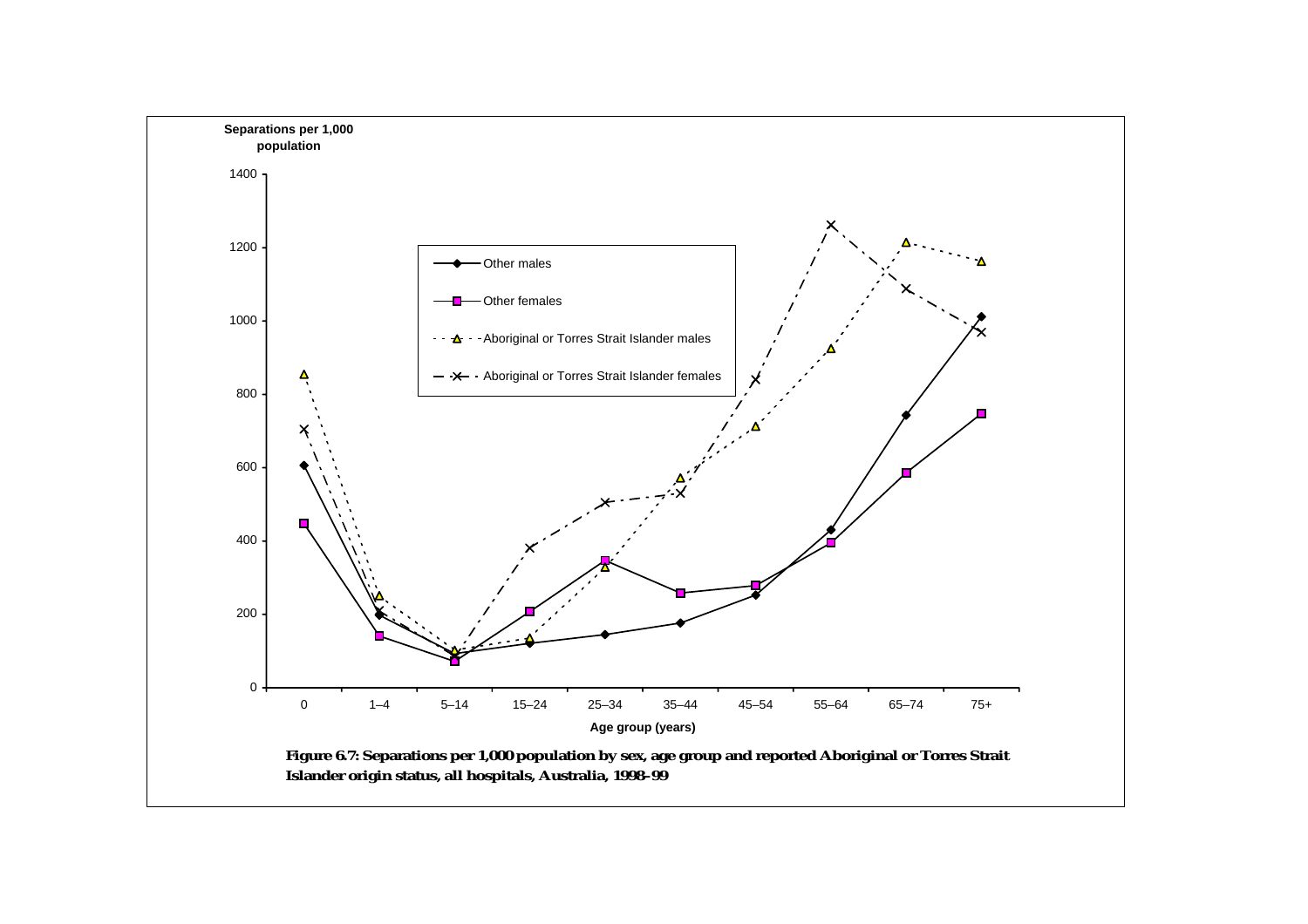|                                      |                         | <b>Separations</b> |             | Separations per 1,000 population <sup>(a)</sup> |                          |             |  |
|--------------------------------------|-------------------------|--------------------|-------------|-------------------------------------------------|--------------------------|-------------|--|
| Country/region                       | <b>Public hospitals</b> | Private hospitals  | All sectors | <b>Public hospitals</b>                         | <b>Private hospitals</b> | All sectors |  |
| Australia                            | 2,859,861               | 1,417,531          | 4,277,392   | 203.1                                           | 102.4                    | 305.4       |  |
| New Zealand                          | 58,633                  | 21,756             | 80,389      | 179.6                                           | 66.3                     | 245.9       |  |
| Papua New Guinea                     | 4,887                   | 2,345              | 7,232       | 245.7                                           | 116.4                    | 362.2       |  |
| Fiji                                 | 9,634                   | 2,556              | 12,190      | 304.0                                           | 78.4                     | 382.3       |  |
| Oceania (other)                      | 10,914                  | 3,481              | 14,395      | 421.1                                           | 137.9                    | 559.0       |  |
| Oceania (total)                      | 2,943,929               | 1,447,669          | 4,391,598   | 203.1                                           | 101.5                    | 304.6       |  |
| United Kingdom and Ireland           | 264,353                 | 129,884            | 394,237     | 155.7                                           | 71.9                     | 227.5       |  |
| Greece                               | 47,644                  | 12,188             | 59,832      | 196.3                                           | 60.0                     | 256.3       |  |
| Italy                                | 81,107                  | 37,843             | 118,950     | 176.8                                           | 83.8                     | 260.6       |  |
| Malta                                | 14,972                  | 5,365              | 20,337      | 176.1                                           | 65.2                     | 241.2       |  |
| Former Yugoslavia                    | 47,154                  | 11,773             | 58,927      | 177.7                                           | 42.3                     | 220.1       |  |
| <b>Former USSR and Baltic States</b> | 20,253                  | 5,860              | 26,113      | 179.4                                           | 58.4                     | 237.8       |  |
| Hungary                              | 8,576                   | 4,626              | 13,202      | 157.1                                           | 75.5                     | 232.5       |  |
| Poland                               | 19,264                  | 8,395              | 27,659      | 148.1                                           | 63.1                     | 211.2       |  |
| Romania                              | 3,128                   | 1,086              | 4,214       | 183.6                                           | 63.6                     | 247.3       |  |
| Austria                              | 4,748                   | 2,950              | 7,698       | 154.1                                           | 120.5                    | 274.6       |  |
| France                               | 3,610                   | 2,131              | 5,741       | 167.4                                           | 95.9                     | 263.3       |  |
| Germany                              | 27,263                  | 14,047             | 41,310      | 154.9                                           | 74.7                     | 229.6       |  |
| Netherlands                          | 24,484                  | 9,706              | 34,190      | 160.5                                           | 60.9                     | 221.5       |  |
| Europe and the former USSR (other)   | 31,038                  | 12,530             | 43,568      | 197.6                                           | 75.2                     | 272.7       |  |
| Europe and the former USSR (total)   | 597,594                 | 258,384            | 855,978     | 166.9                                           | 69.3                     | 236.2       |  |
| Lebanon                              | 23,639                  | 4,467              | 28,106      | 288.8                                           | 48.3                     | 337.1       |  |
| Turkey                               | 8,816                   | 1,464              | 10,280      | 277.0                                           | 45.3                     | 322.2       |  |
| Iran                                 | 3,127                   | 942                | 4,069       | 195.4                                           | 47.6                     | 242.9       |  |
| Egypt                                | 10,499                  | 4,928              | 15,427      | 197.5                                           | 77.3                     | 274.7       |  |
| Middle East and North Africa (other) | 11,243                  | 3,032              | 14,275      | 224.6                                           | 57.8                     | 282.4       |  |
| Middle East and North Africa (total) | 57,324                  | 14,833             | 72,157      | 244.5                                           | 58.7                     | 303.1       |  |

#### **Table 6.8: Separations by selected country/region of birth and hospital sector, Australia, 1998–99**

(continued)